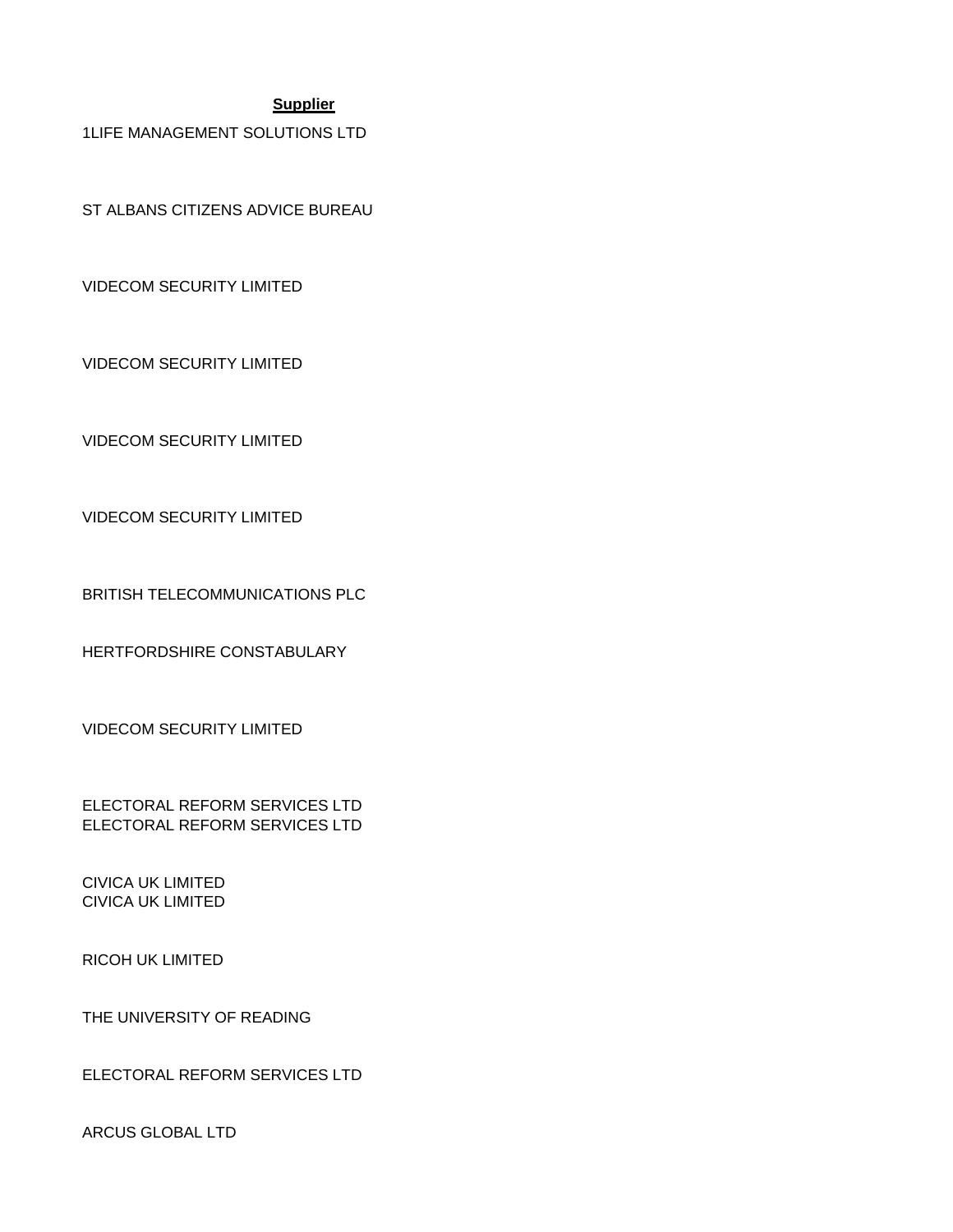ARCUS GLOBAL LTD ARCUS GLOBAL LTD

BLUE TULIP TRAINING

ARCUS GLOBAL LTD ARCUS GLOBAL LTD

WATERFORD TECHNOLOGIES

CONTENT GURU LTD

SPINK TELECOM CONSULTANTS LTD

RICOH UK LIMITED RICOH UK LIMITED

SDL TRIDION LIMITED

CONTENT GURU LTD

BYTES SOFTWARE SERVICES

SEACOURT LTD

RICOH UK LIMITED RICOH UK LIMITED

ARCUS GLOBAL LTD ARCUS GLOBAL LTD ARCUS GLOBAL LTD

ORCHARD INFORMATION SYSTEMS LIMITED

ORCHARD INFORMATION SYSTEMS LIMITED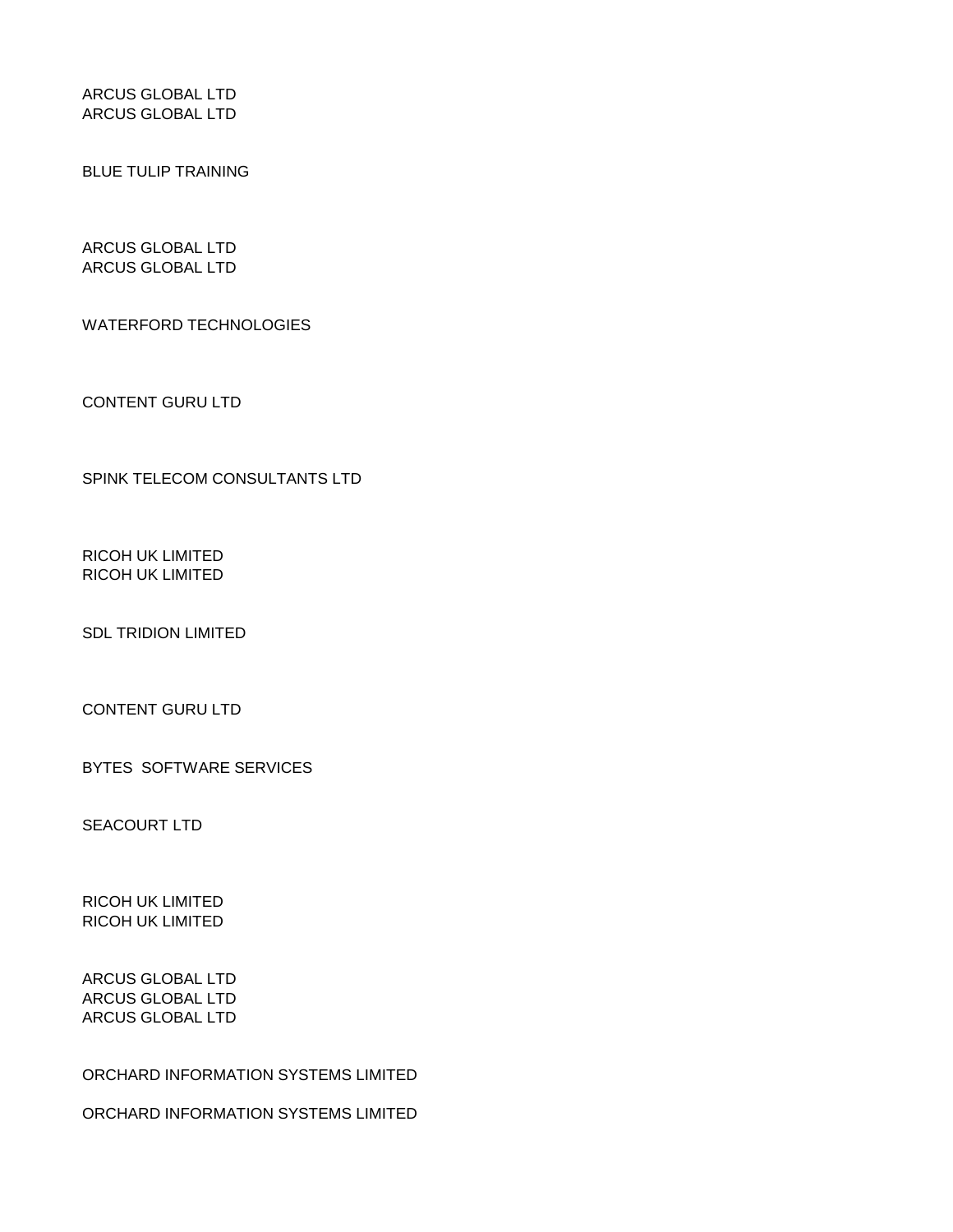#### ORCHARD INFORMATION SYSTEMS LIMITED

#### E-MPIRICAL LTD

HERTFORDSHIRE COUNTY COUNCIL

CANDOMEDIA LTD

PENNA PLC

PENNA PLC

BDO LLP

DACORUM BOROUGH COUNCIL

MHR INTERNATIONAL UK LTD

MHR INTERNATIONAL UK LTD

LIBERATA UK LTD

TIAA LTD

INFORM CPI LIMITED

LEXISNEXIS BUTTERWORTHS

DAC BEACHCROFT LLP

ARVAL BNP PARIBAS GROUP ARVAL BNP PARIBAS GROUP ARVAL BNP PARIBAS GROUP

VWFS UK LIMITED VWFS UK LIMITED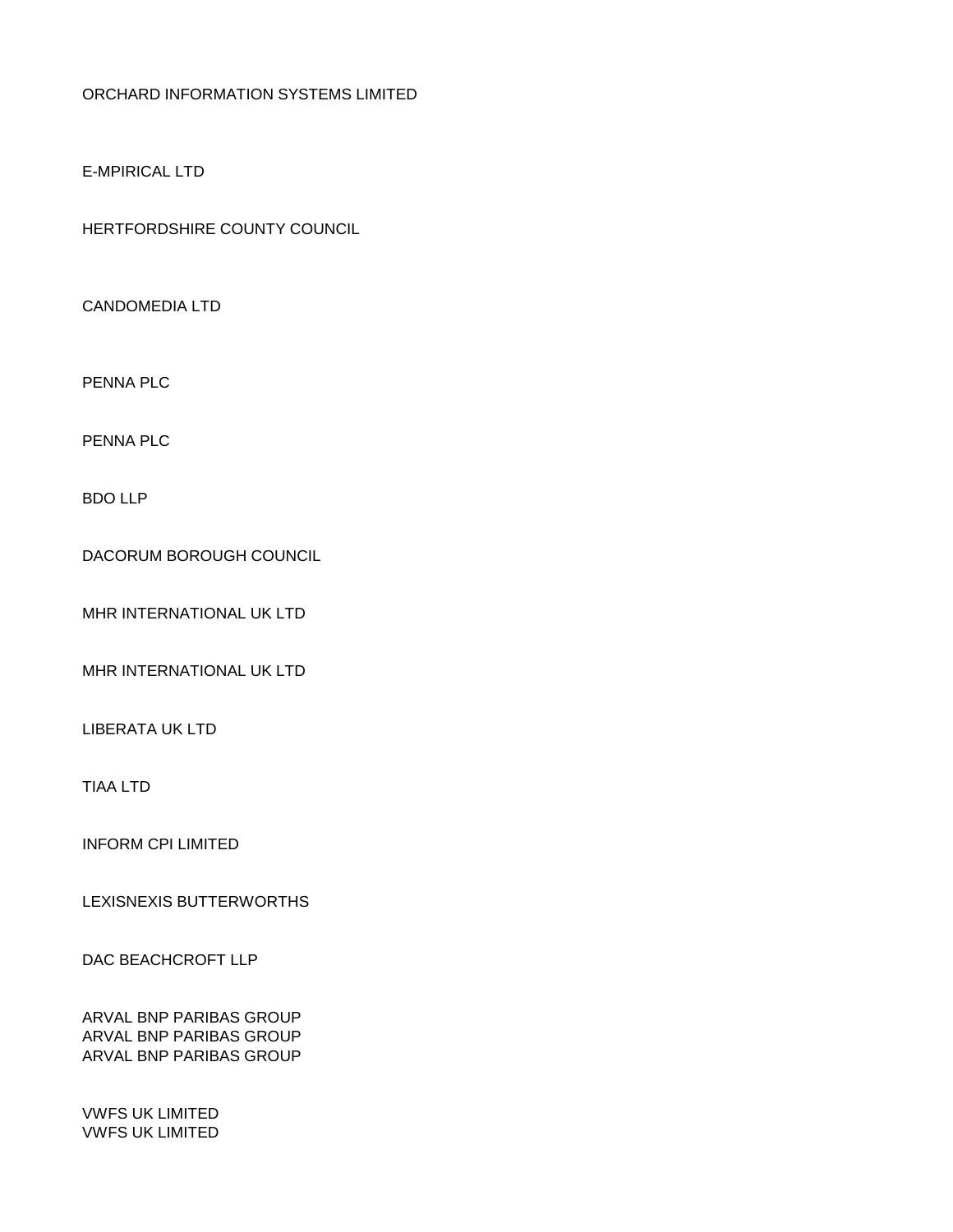VWFS UK LIMITED

JLT SPECIALTY LTD

JLT SPECIALTY LTD

PENNA PLC

PENNA PLC

G4S CASH SOLUTIONS (UK) LTD G4S CASH SOLUTIONS (UK) LTD

G4S CASH SOLUTIONS (UK) LTD

ASTOR BANNERMAN (MEDICAL) LTD

FOWLER MARTIN LTD

BLACK & WHITE KEY SECURITY LTD

GSI CONTRACT SERVICES LTD

QUALITY HEATING SERVICES LIMITED

HD PROPERTY SERVICES

FG MILEHAM BUILDING CONTRACTORS LTD

VEOLIA ES (UK) LIMITED VEOLIA ES (UK) LIMITED VEOLIA ES (UK) LIMITED VEOLIA ES (UK) LIMITED VEOLIA ES (UK) LIMITED VEOLIA ES (UK) LIMITED VEOLIA ES (UK) LIMITED VEOLIA ES (UK) LIMITED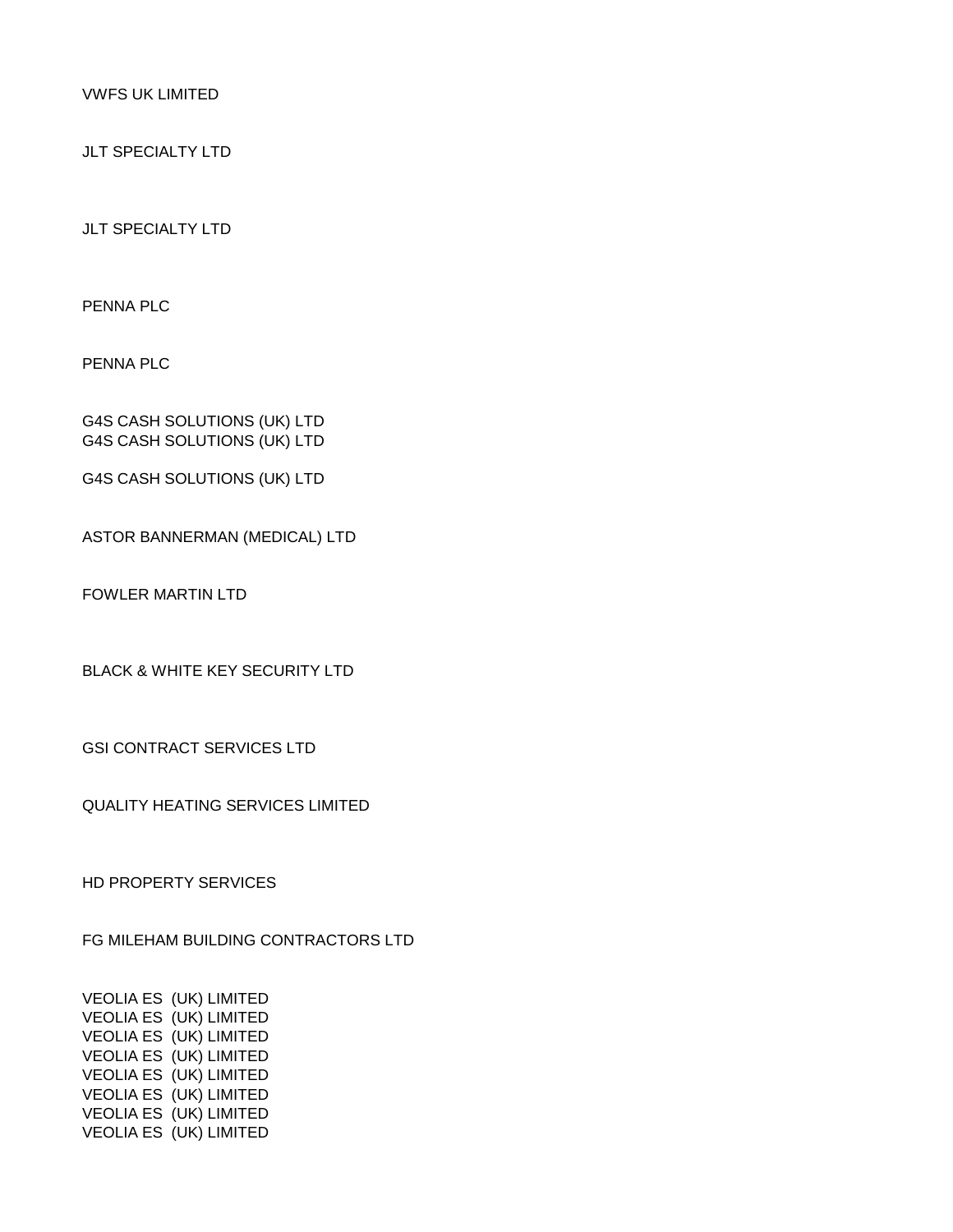VEOLIA ES (UK) LIMITED VEOLIA ES (UK) LIMITED VEOLIA ES (UK) LIMITED VEOLIA ES (UK) LIMITED VEOLIA ES (UK) LIMITED VEOLIA ES (UK) LIMITED VEOLIA ES (UK) LIMITED

BLACK & WHITE KEY SECURITY LTD

DEVONSHIRE SOLICITORS DEVONSHIRE SOLICITORS

FG MILEHAM BUILDING CONTRACTORS LTD

FG MILEHAM BUILDING CONTRACTORS LTD

EMBER ELECTRICAL AND BUILDING SOLUTIONS

EMBER ELECTRICAL AND BUILDING SOLUTIONS

STANNAH LIFT SERVICES LTD

NHS Shared Business Services Ltd

HIGHTOWN HOUSING ASSOCIATION LTD

FG MILEHAM BUILDING CONTRACTORS LTD

STANNAH LIFT SERVICES LTD

PENMILNE CONTRACTORS LTD

GENERAL ENVIRONMENTAL SERVICES LTD

B J BUILDING SERVICES LTD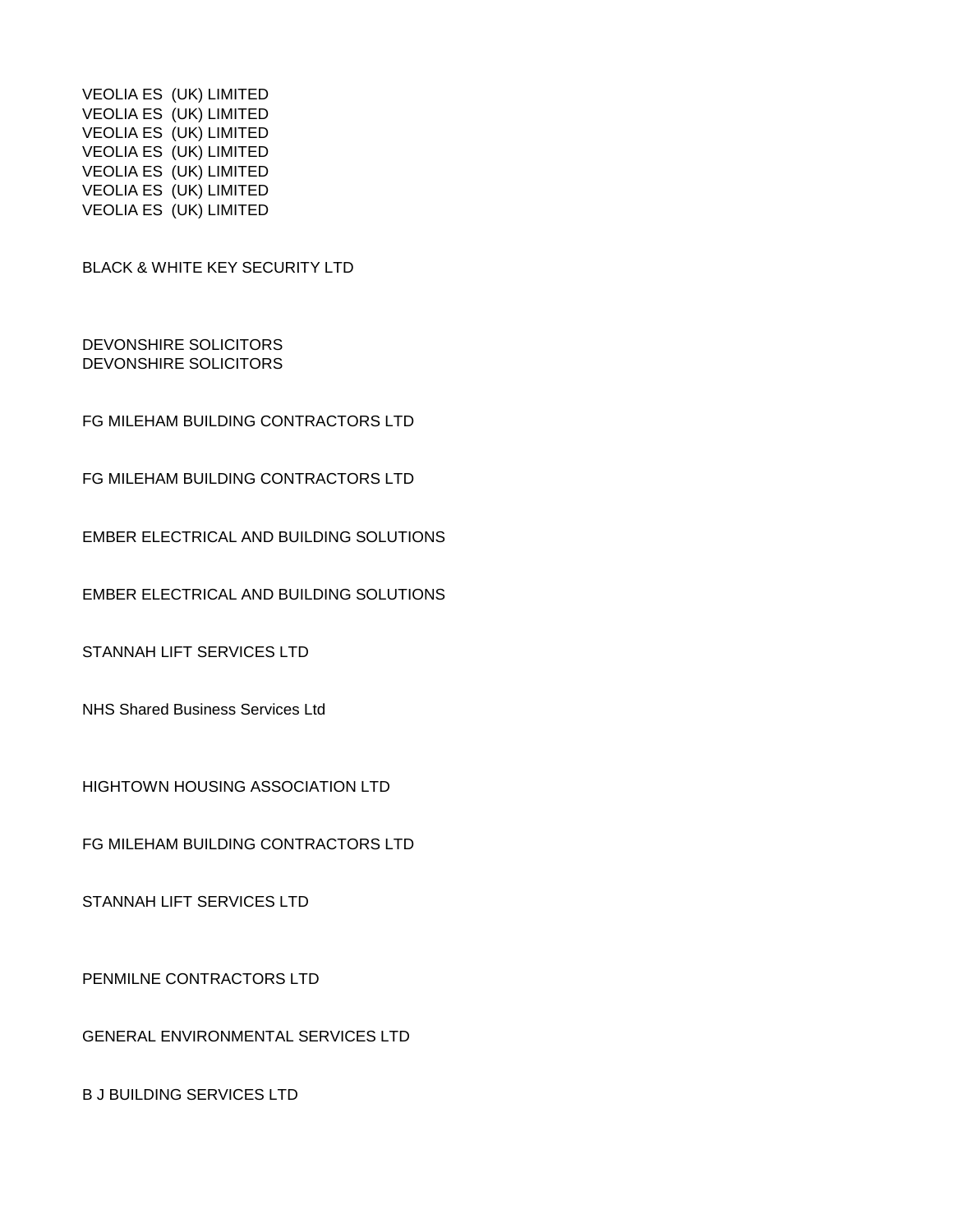DOLPHIN MOBILITY LTD

REFUGEE COUNCIL

Carmel MEP Consulting Ltd

HD PROPERTY SERVICES

FG MILEHAM BUILDING CONTRACTORS LTD

HD PROPERTY SERVICES

FIRCROFT TREE SURGERY LIMITED

CROWN PROMOTIONS & REMOVALS LTD

CROWN PROMOTIONS & REMOVALS LTD

CROWN PROMOTIONS & REMOVALS LTD

MOBYSOFT LTD

WESTBURY WINDOWS & JOINERY LTD

QUALITY HEATING SERVICES LIMITED

WARD HADAWAY

NORTHGATE PUBLIC SERVICES (UK) LTD

REFUGEE COUNCIL

REFUGEE COUNCIL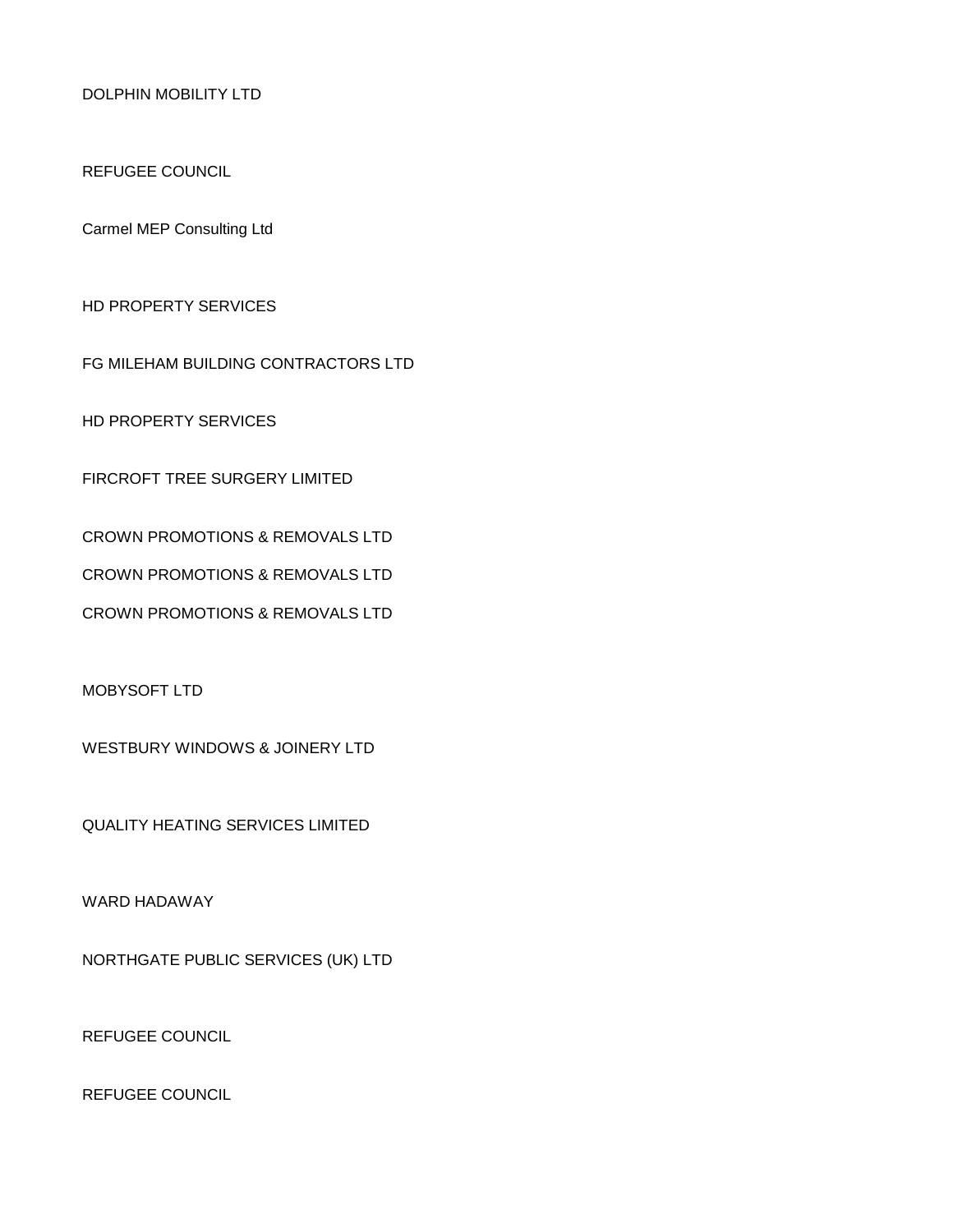REFUGEE COUNCIL

REFUGEE COUNCIL

B J BUILDING SERVICES LTD

B J BUILDING SERVICES LTD

P J CARTER LTD

B J BUILDING SERVICES LTD

TIMBER WINDOWS OF ST ALBANS LTD

B J BUILDING SERVICES LTD

P J CARTER LTD

TIMBER WINDOWS OF ST ALBANS LTD

BLACK & WHITE KEY SECURITY LTD

BLACK & WHITE KEY SECURITY LTD

WYG ENGINEERING LTD

P J CARTER LTD

TIMBER WINDOWS OF ST ALBANS LTD

P J CARTER LTD

J FITZGERALD

VEOLIA ES (UK) LIMITED VEOLIA ES (UK) LIMITED VEOLIA ES (UK) LIMITED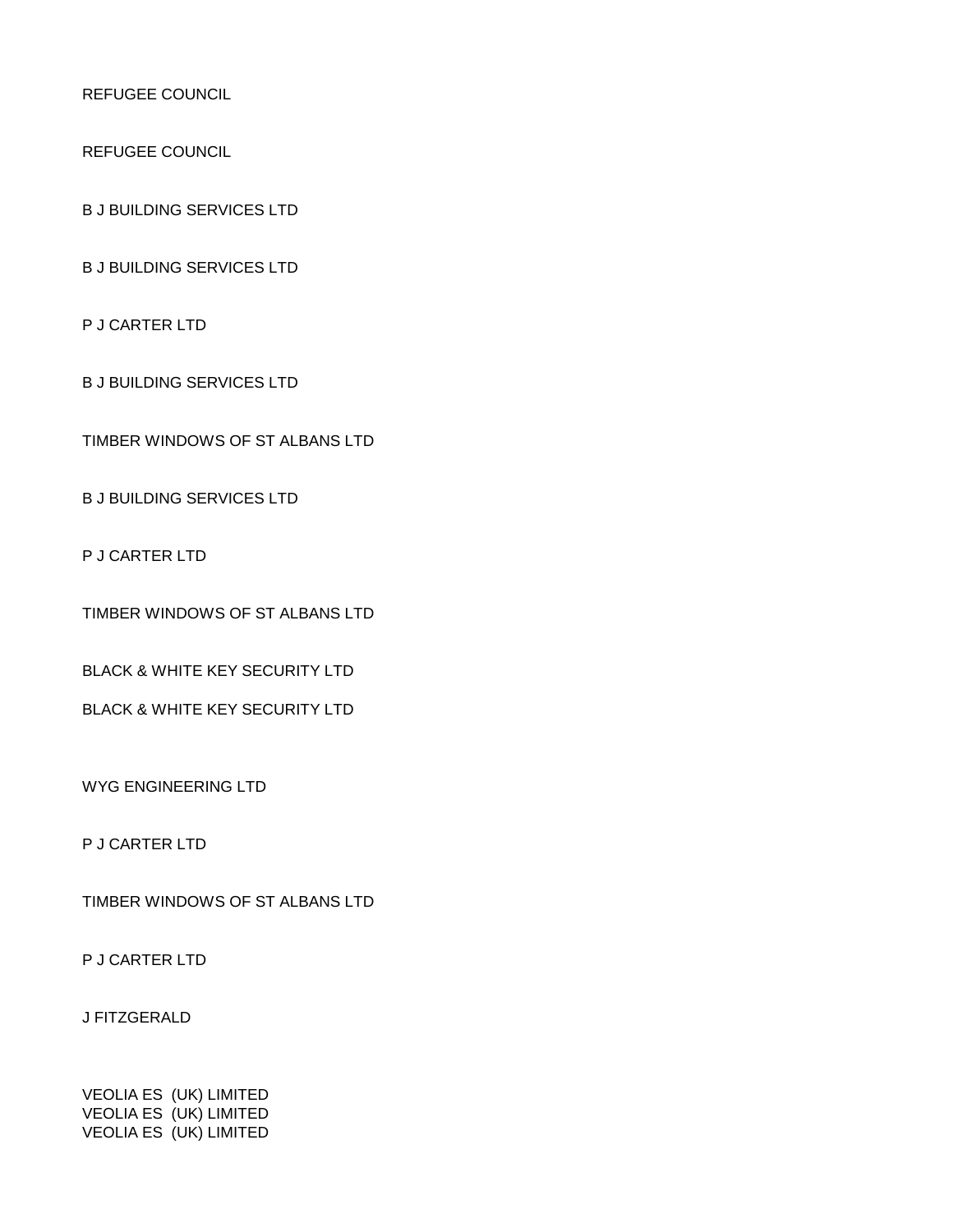VEOLIA ES (UK) LIMITED VEOLIA ES (UK) LIMITED VEOLIA ES (UK) LIMITED VEOLIA ES (UK) LIMITED VEOLIA ES (UK) LIMITED VEOLIA ES (UK) LIMITED VEOLIA ES (UK) LIMITED VEOLIA ES (UK) LIMITED VEOLIA ES (UK) LIMITED VEOLIA ES (UK) LIMITED VEOLIA ES (UK) LIMITED VEOLIA ES (UK) LIMITED VEOLIA ES (UK) LIMITED

QUALITY HEATING SERVICES LIMITED

BORRAS CONSTRUCTION LTD

FG MILEHAM BUILDING CONTRACTORS LTD

B J BUILDING SERVICES LTD

WYG ENGINEERING LTD

FG MILEHAM BUILDING CONTRACTORS LTD

HIGHTOWN HOUSING ASSOCIATION LTD

Volker Highways Limited

WYBONE LIMITED

WICKSTEED LEISURE LTD

ONE51 ES PLASTICSLTD T/A MGB PLASTICS

ONE51 ES PLASTICSLTD T/A MGB PLASTICS ONE51 ES PLASTICSLTD T/A MGB PLASTICS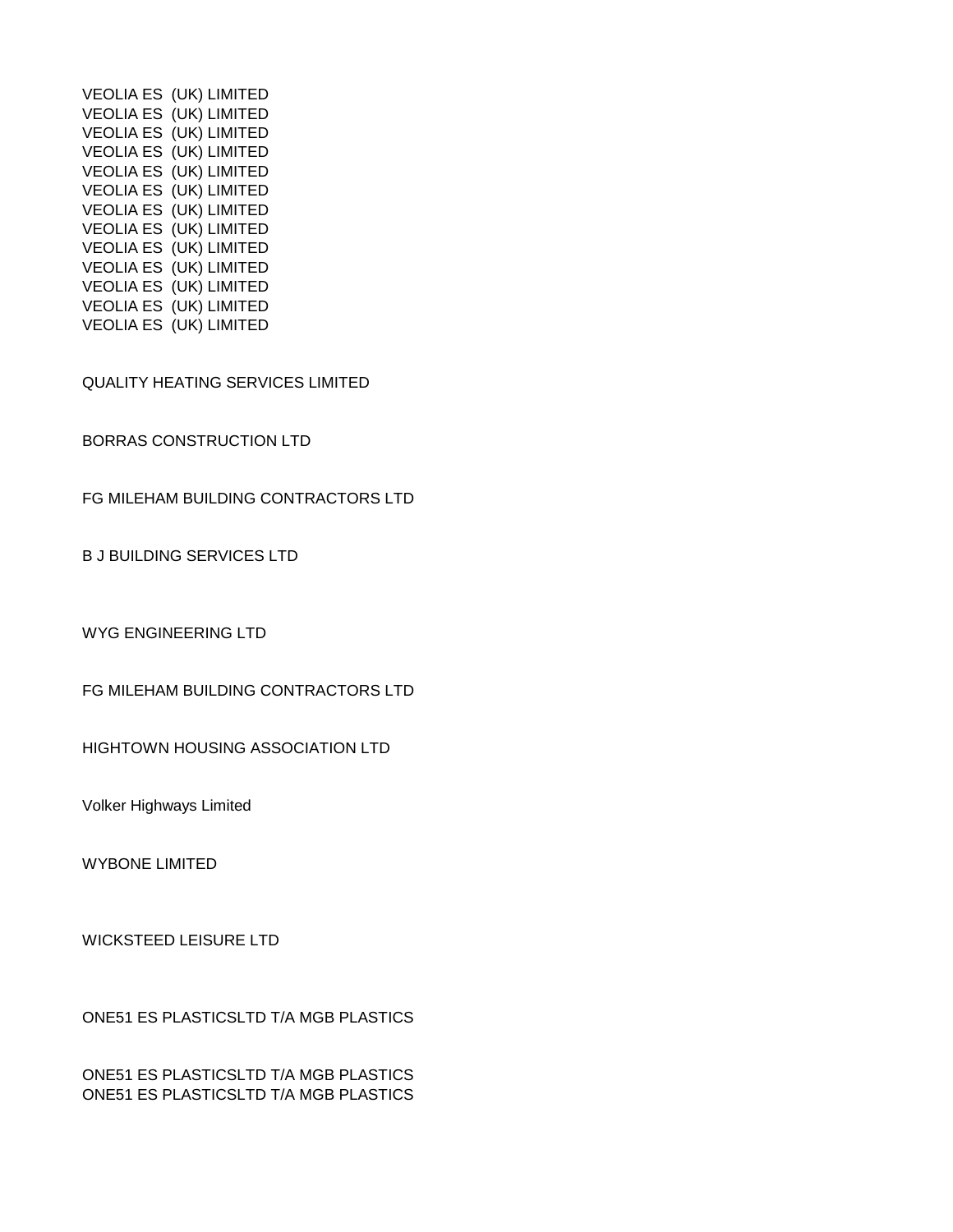NSL LIMITED NSL LIMITED NSL LIMITED NSL LIMITED NSL LIMITED NSL LIMITED

NSL LIMITED

NSL LIMITED NSL LIMITED NSL LIMITED NSL LIMITED NSL LIMITED NSL LIMITED

MURRILL CONSTRUCTION LTD

MURRILL CONSTRUCTION LTD

WICKSTEED LEISURE LTD

PATROL PATROL PATROL PATROL PATROL

HARPENDEN TOWN COUNCIL

HARPENDEN TOWN COUNCIL

ALPHAPRINT GRAPHICS LTD

BRUTON KNOWLES

FIRCROFT TREE SURGERY LIMITED

FIRCROFT TREE SURGERY LIMITED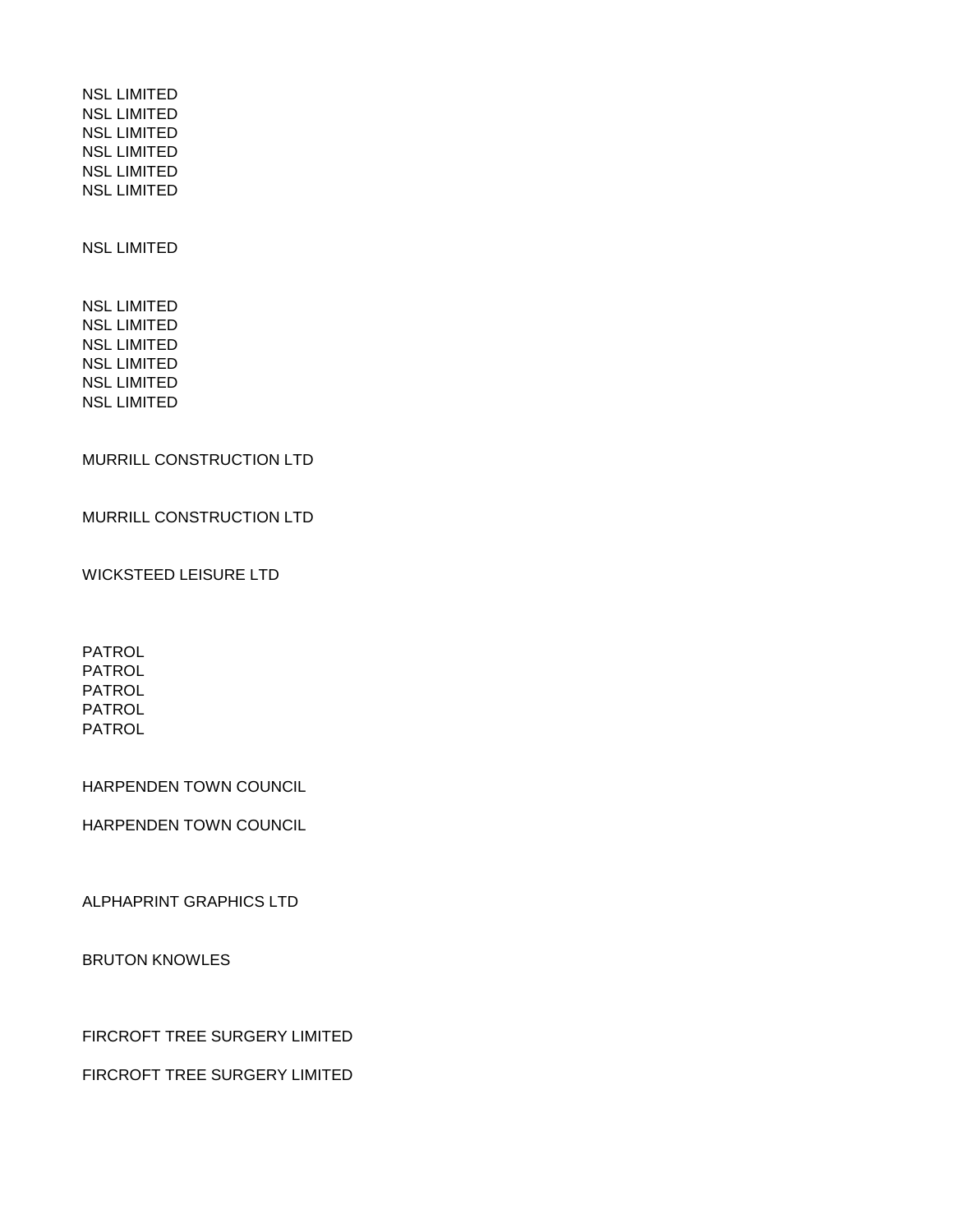WILLIAM LAWRENCE ADVERTISING LTD

JOHN O'CONNER (GROUNDS MAINTENANCE) LTD

U H VENTURES LIMITED

HERTFORDSHIRE COUNTY COUNCIL

THE BRITISH MUSEUM COMPANY LTD THE BRITISH MUSEUM COMPANY LTD

M & S WATER SERVICES LTD

DAVIS COFFER LYONS

HARTON (CIVIL ENG.& ROAD CONTRACTORS ) L

IAN FARMER ASSOCIATES (1998 ) LTD

STANMORE QUALITY SURFACING LTD

THE BRITISH MUSEUM COMPANY LTD

B-A-R ELECTRICAL & MECH SVS LTD

B-A-R ELECTRICAL & MECH SVS LTD

SOUTHBANK CENTRE

EVERYONE ACTIVE (Part of SLM)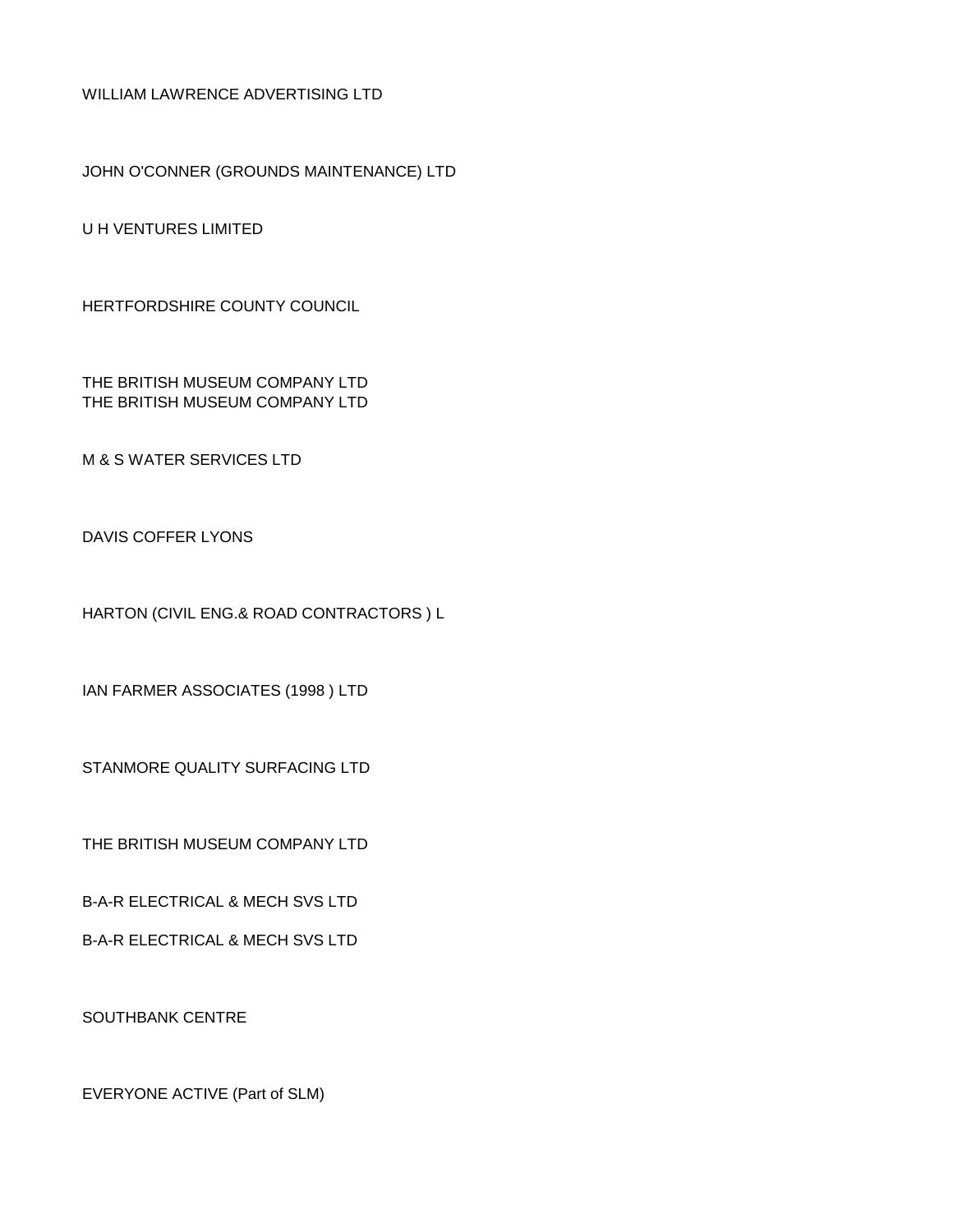KYLE SMART ASSOCIATES

KYLE SMART ASSOCIATES

1LIFE MANAGEMENT SOLUTIONS LTD

THOMAS HALLAM CONSULTING LIMITED

UH ARTS

VICTORIA AND ALBERT MUSEUM

HIGHWAYS (UK)LIMITED

KEVIN MURRAY ASSOCIATES

JASPERS HIRE LTD JASPERS HIRE LTD JASPERS HIRE LTD

CONSTANTINE LTD

THE BRITISH MUSEUM COMPANY LTD

STERLING ROOFING SOLUTIONS LTD

DEBENHAMS OTTAWAY

TURNER AND TOWNSEND COST MANAGEMENT LTD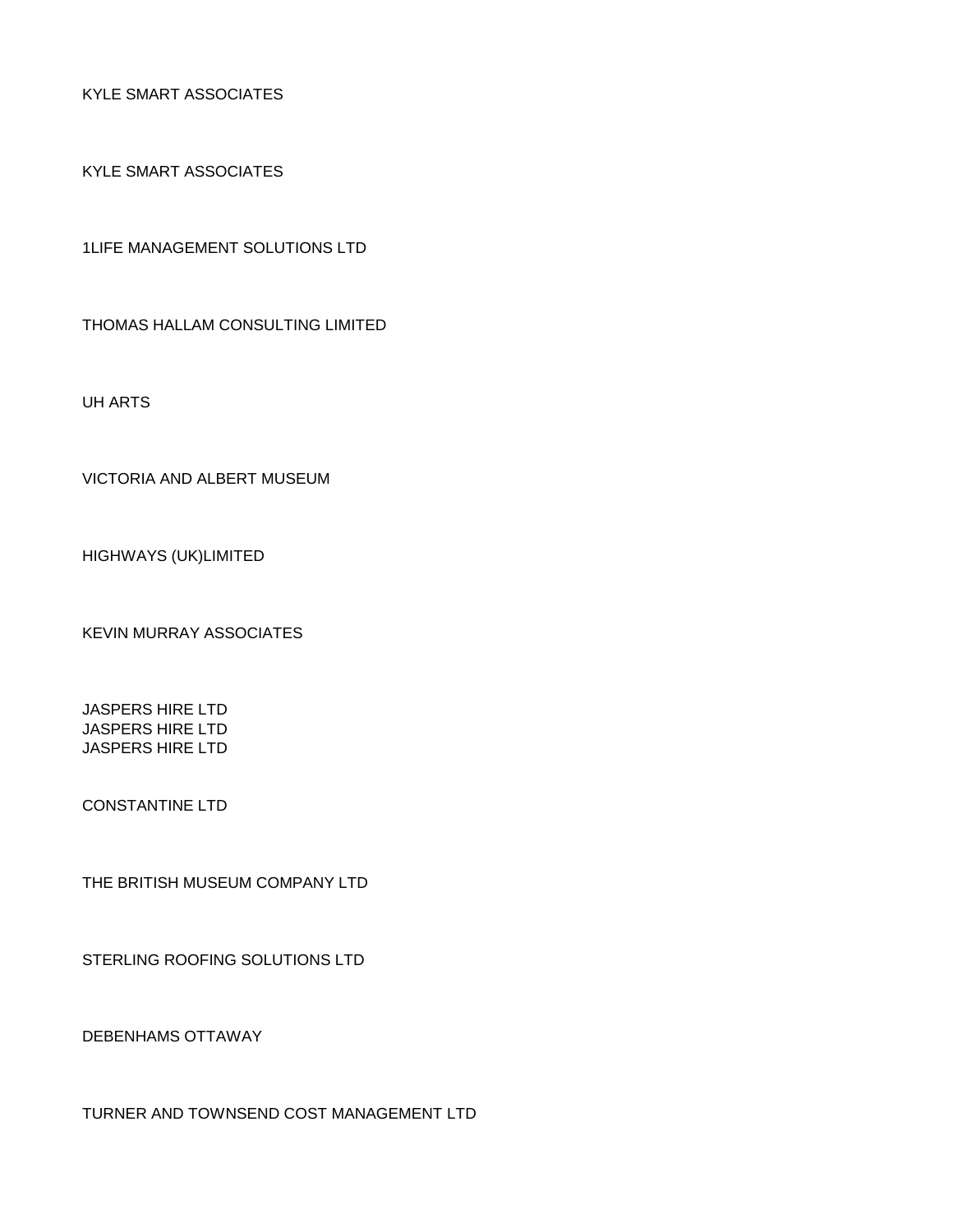HARTON (CIVIL ENG.& ROAD CONTRACTORS ) L

JOHN O'CONNER (GROUNDS MAINTENANCE) LTD

MORGAN SINDALL CONSTRUCTION & INFRASTRUC

HEADLAND ARCHAEOLOGY UK LTD

KYLE SMART ASSOCIATES

B J BUILDING SERVICES LTD

THOMAS HALLAM CONSULTING LIMITED

IMAGINE PLACES LTD

IMAGINE PLACES LTD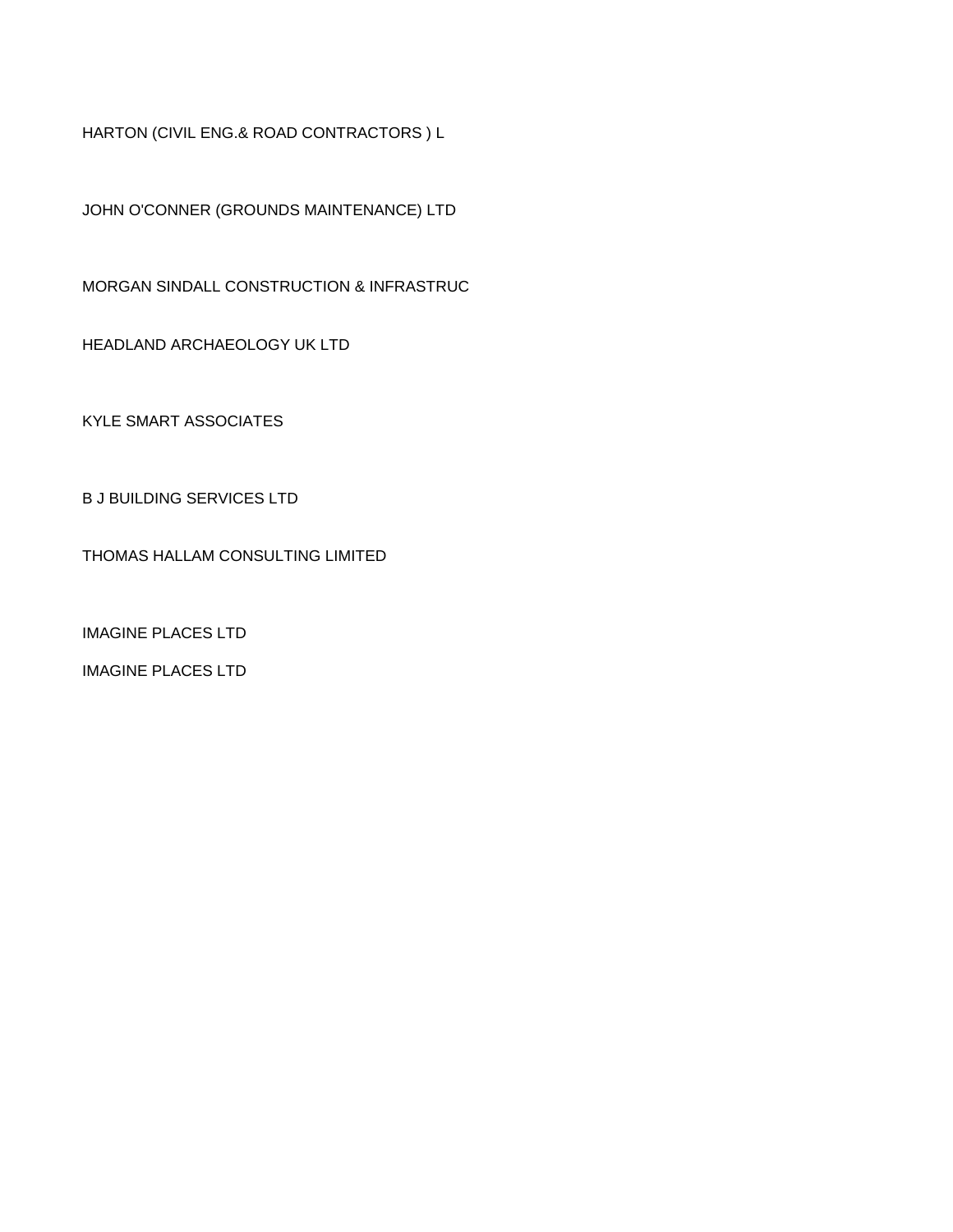| <b>Description</b>                                                                                                     | <b>Procurement Status Order Date</b> |                          | <b>Order Value</b>       |
|------------------------------------------------------------------------------------------------------------------------|--------------------------------------|--------------------------|--------------------------|
| Stronger Communities project. Delivered by 1 Life as part the<br>Hertfordshire Partnership Fund.                       | Contract                             | 15/10/2018               | £13,811.00               |
| <b>Total Order Value</b>                                                                                               |                                      |                          | £13,811.00               |
| Social Prescribing St Albans District is a Hertfordshire<br><b>Grant Agreement</b><br>Partnership Fund funded project. | 15/10/2018                           | £21,784.00               |                          |
| <b>Total Order Value</b>                                                                                               |                                      |                          | £21,784.00               |
| To supply and install 4 new Dahua 4MP PTZ IP cameras as<br>per quote 000-167                                           | Contract                             | 15/10/2018               | £10,404.00               |
| <b>Total Order Value</b>                                                                                               |                                      | £10,404.00               |                          |
| CCTV monitoring contract Monitoring for the period<br>1/10/2018 to 31/10/2018                                          | Contract                             | 24/10/2018               | £18,499.08               |
| <b>Total Order Value</b>                                                                                               |                                      |                          | £18,499.08               |
| To supply and install 2 new Dahua 4MP PTZ IP cameras to<br>upgrade camera 21. As per quote                             | Contract                             | 20/11/2018               | £5,202.00                |
| <b>Total Order Value</b>                                                                                               |                                      | £5,202.00                |                          |
| CCTV monitoring contract Monitoring for the period<br>01/11/2018 - 30/11/2018                                          | Contract                             | 20/11/2018               | £18,449.08               |
| <b>Total Order Value</b>                                                                                               |                                      |                          | £18,449.08               |
| RS1000D 100Mbp/s Upgrade<br><b>Total Order Value</b>                                                                   | <b>Utilities</b>                     | 04/12/2018               | £7,100.00<br>£7,100.00   |
| Contribution to MARAC Coordinators funding for 2018/19.                                                                | <b>Grant Agreement</b>               | 20/12/2018               | £5,100.00                |
| <b>Total Order Value</b>                                                                                               |                                      |                          | £5,100.00                |
| CCTV monitoring contract. Monitoring for the period<br>01/12/2018 - 31/12/2018                                         | Contract                             | 27/12/2018               | £18,499.08               |
| <b>Total Order Value</b>                                                                                               |                                      |                          | £18,499.08               |
| Postal and delivery charges for 2018 HEF reminders.<br>Printing and supply for 2018 HEF reminders.                     | Ad hoc Supplier<br>Ad hoc Supplier   | 02/10/2018<br>02/10/2018 | £6,454.81<br>£2,621.62   |
| <b>Total Order Value</b>                                                                                               |                                      |                          | £9,076.43                |
| Portal360 Planning                                                                                                     | Contract                             | 03/10/2018               | £10,000.00               |
| <b>Implementation Services</b><br><b>Total Order Value</b>                                                             | Contract                             | 03/10/2018               | £23,115.00<br>£33,115.00 |
|                                                                                                                        |                                      |                          |                          |
| August - Hybrid Mail<br><b>Total Order Value</b>                                                                       | Contract                             | 05/10/2018               | £6,374.01<br>£6,374.01   |
| Training & Development                                                                                                 | Ad hoc Supplier                      | 15/10/2018               | £5,225.00                |
| <b>Total Order Value</b>                                                                                               |                                      |                          | £5,225.00                |
| Automated Responses 2018 Canvass<br><b>Total Order Value</b>                                                           | Ad hoc Supplier                      | 16/10/2018               | £5,645.56<br>£5,645.56   |
| Orchard API Integration Development                                                                                    | Framework                            | 16/10/2018               | £7,500.00                |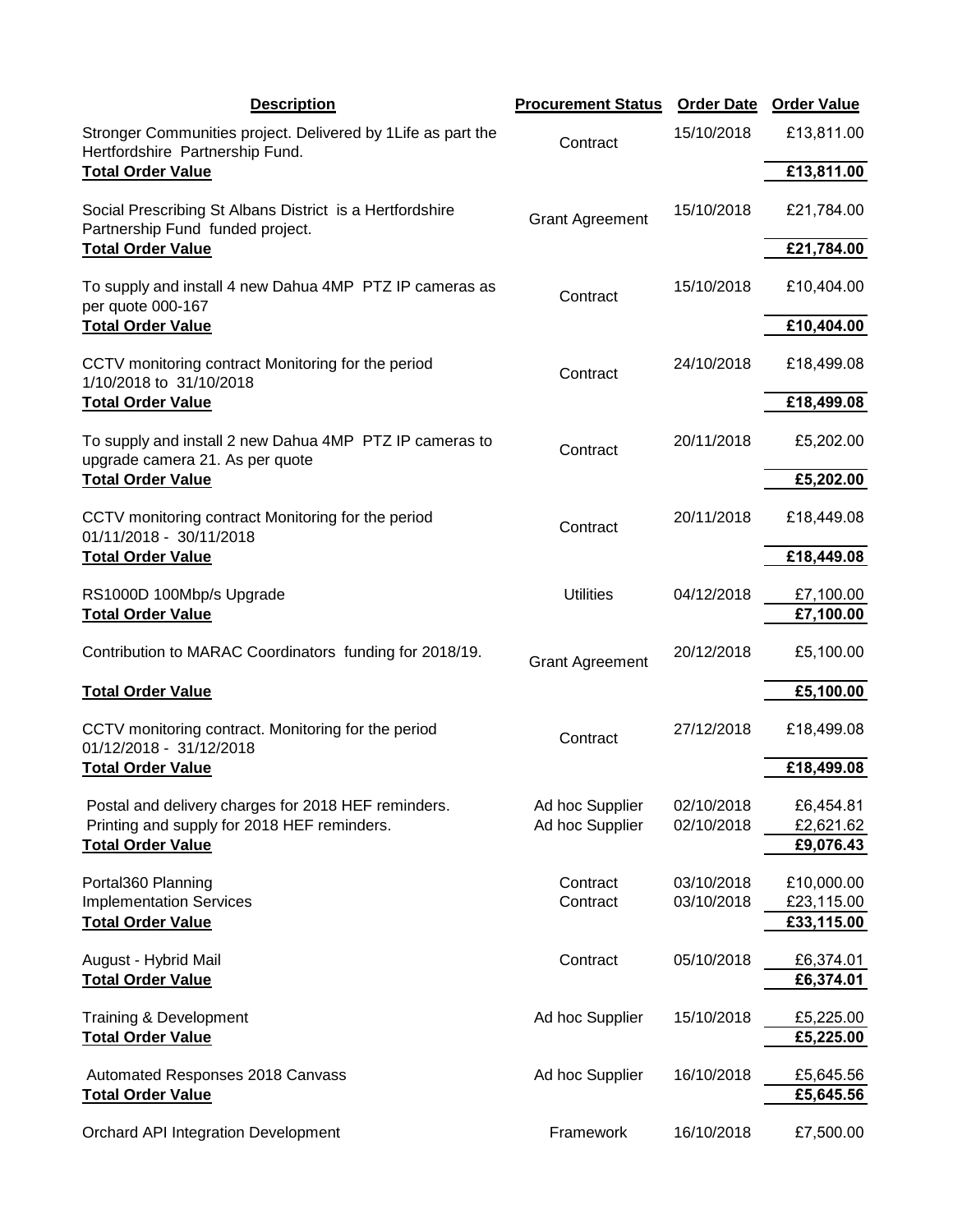| Housing Management Screens for My St Albans<br><b>Project Management</b><br><b>Total Order Value</b>       | Framework<br>Framework              | 16/10/2018<br>16/10/2018               | £7,500.00<br>£2,250.00<br>£17,250.00               |
|------------------------------------------------------------------------------------------------------------|-------------------------------------|----------------------------------------|----------------------------------------------------|
| 10 half day training sessions of Equality, Diversity and<br>Inclusion                                      | Ad hoc Supplier                     | 21/10/2018                             | £5,275.00                                          |
| <b>Total Order Value</b>                                                                                   |                                     |                                        | £5,275.00                                          |
| <b>Professional Services</b><br>Knowledge Subscription and Support<br><b>Total Order Value</b>             | Framework<br>Framework              | 21/10/2018<br>21/10/2018               | £3,750.00<br>£1,875.00<br>£5,625.00                |
| Enterprise Suite Annual Support Renewal 1st April 2018 - 1st<br>April 2019 (Mailmeter)                     | Contract                            | 21/10/2018                             | £8,500.00                                          |
| <b>Total Order Value</b>                                                                                   |                                     |                                        | £8,500.00                                          |
| This covers the licence charges for the CG telephony<br>system. This is 3rd and 4th Quarter                | Contract                            | 01/11/2018                             | £36,000.00                                         |
| <b>Total Order Value</b>                                                                                   |                                     |                                        | £36,000.00                                         |
| 10 days project management for implementation of new<br>telephony system.                                  | Contract                            | 07/11/2018                             | £6,950.00                                          |
| <b>Total Order Value</b>                                                                                   |                                     |                                        | £6,950.00                                          |
| St Albans Hybrid Despatches<br>St Albans Daily Despatches - Workflow & Ad-hocs                             | Contract<br>Contract                | 07/11/2018<br>07/11/2018               | £10,556.50<br>£4,623.68                            |
| <b>Total Order Value</b>                                                                                   |                                     |                                        | £15,180.18                                         |
| SDL Tridion Support 1st December 2018 to 30th November<br>2019                                             | Contract                            | 16/11/2018                             | £6,365.00                                          |
| <b>Total Order Value</b>                                                                                   |                                     |                                        | £6,365.00                                          |
| Telephone call charges from Content Guru<br><b>Total Order Value</b>                                       | Contract                            | 16/11/2018                             | £14,000.00<br>£14,000.00                           |
| <b>IT Software licences</b><br><b>Total Order Value</b>                                                    | Contract                            | 16/11/2018                             | £6,165.28<br>£6,165.28                             |
| Second print run of Community News Nov 2018 (winter<br>edition).                                           | Ad hoc Supplier                     | 22/11/2018                             | £5,540.00                                          |
| <b>Total Order Value</b>                                                                                   |                                     |                                        | £5,540.00                                          |
| St Albans Hybrid Despatches<br>St Albans Daily Despatches - Workflow & Ad-hocs<br><b>Total Order Value</b> | Contract<br>Contract                | 05/12/2018<br>05/12/2018               | £2,178.16<br>£6,579.85<br>£8,758.01                |
| <b>Implementation Costs</b><br>On-going Costs<br><b>Implementation Costs</b><br><b>Total Order Value</b>   | Framework<br>Framework<br>Framework | 10/12/2018<br>10/12/2018<br>10/12/2018 | £16,000.00<br>£4,500.00<br>£4,500.00<br>£25,000.00 |
| Housing Software application - Annual Support &<br>Maintenance Renewal - 22/10/2018 to 21/10/2019          | Contract                            | 10/12/2018                             | £2,273.01                                          |
| Housing Software application - Annual Support &<br>Maintenance Renewal - 22/10/2018 to 21/10/2019          | Contract                            | 10/12/2018                             | £44,423.93                                         |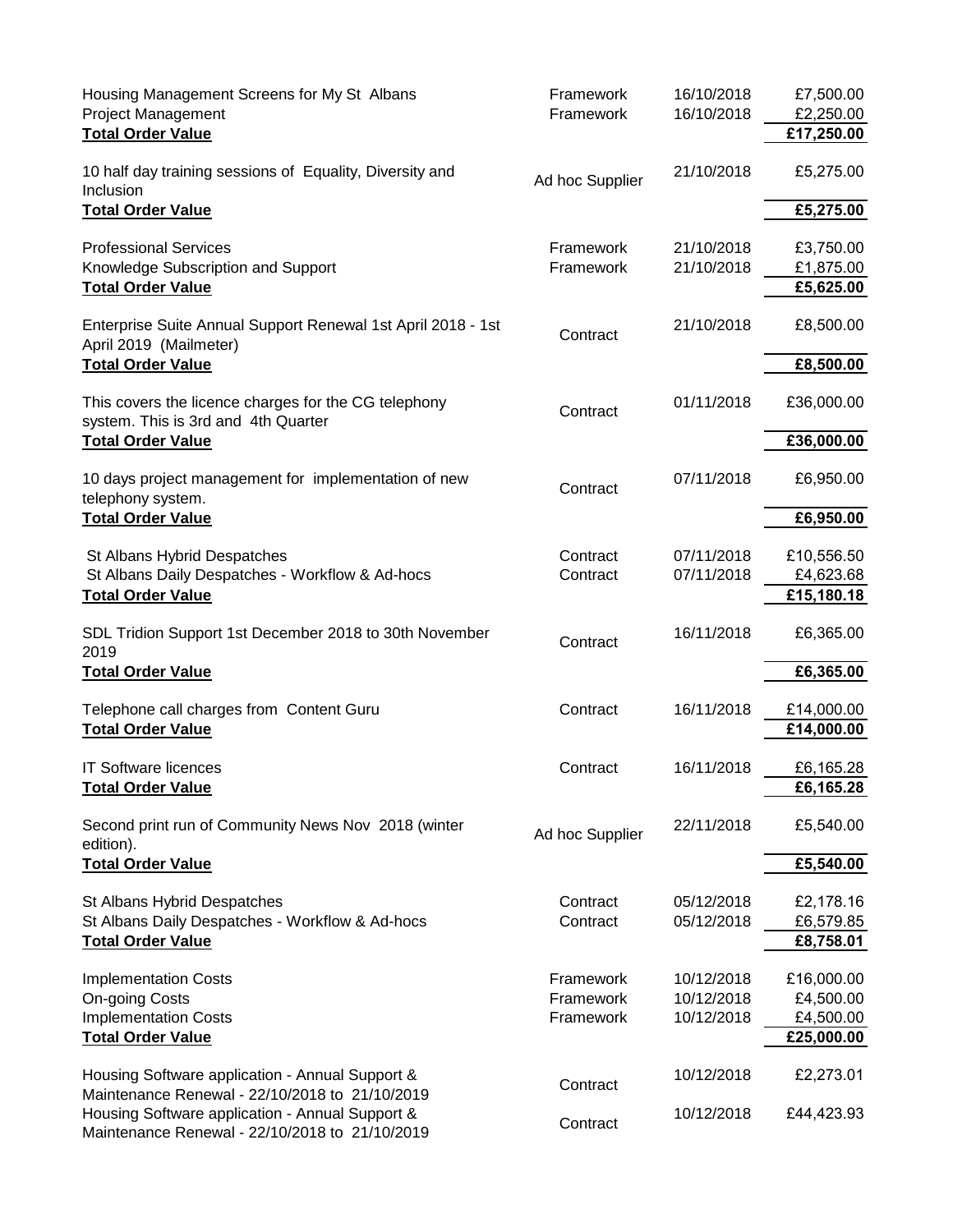| Housing Software application - Annual Support &<br>Maintenance Renewal - 22/10/2018 to 21/10/2019 | Contract            | 10/12/2018 | £3,201.34                |
|---------------------------------------------------------------------------------------------------|---------------------|------------|--------------------------|
| <b>Total Order Value</b>                                                                          |                     |            | £49,898.28               |
| Windows 10 and Office 365 Services x 153 days                                                     | Contract            | 10/12/2018 | £61,200.00               |
| <b>Total Order Value</b>                                                                          |                     |            | £61,200.00               |
| HCC Network Service (Internet) Charges 2018/2019 as<br>detailed in spreadsheet "St Albans         | Contract            | 13/12/2018 | £28,016.04               |
| <b>Total Order Value</b>                                                                          |                     |            | £28,016.04               |
| Planning January 2019 Recruitment Campaign using<br><b>Planning Resource Package</b>              | Ad hoc Supplier     | 27/12/2018 | £10,000.00               |
| <b>Total Order Value</b>                                                                          |                     |            | £10,000.00               |
| <b>Consultancy Services</b><br><b>Total Order Value</b>                                           | <b>HR Agreement</b> | 01/10/2018 | £58,500.00<br>£58,500.00 |
| Staff resource                                                                                    | <b>HR Agreement</b> | 01/10/2018 | £27,010.00               |
| <b>Total Order Value</b>                                                                          |                     |            | £27,010.00               |
| Audit fees 2018-19 £23,113x2                                                                      | Framework           | 04/10/2018 | £46,226.00               |
| <b>Total Order Value</b>                                                                          |                     |            | £46,226.00               |
| Staff resource for Anti Fraud project.                                                            | Council             | 04/10/2018 | £21,424.00               |
| <b>Total Order Value</b>                                                                          |                     |            | £21,424.00               |
| New Payroll system                                                                                | Contract            | 26/10/2018 | £5,523.30                |
| <b>Total Order Value</b>                                                                          |                     |            | £5,523.30                |
| New Payroll system                                                                                | Contract            | 26/10/2018 | £10,226.80               |
| <b>Total Order Value</b>                                                                          |                     |            | £10,226.80               |
| removals 2017/18                                                                                  | Ad Hoc Supplier     | 29/10/2018 | £9,105.04                |
| <b>Total Order Value</b>                                                                          |                     |            | £9,105.04                |
| IT Audit service                                                                                  | Ad hoc Supplier     | 29/10/2018 | £10,060.00               |
| <b>Total Order Value</b>                                                                          |                     |            | £10,060.00               |
| Review of RVs 2018                                                                                | Contract            | 07/11/2018 | £10,000.00               |
| <b>Total Order Value</b>                                                                          |                     |            | £10,000.00               |
| 3rd year subscription invoice                                                                     | Contract            | 21/11/2018 | £8,220.90                |
| <b>Total Order Value</b>                                                                          |                     |            | £8,220.90                |
| General employment advice                                                                         | Ad hoc Supplier     | 29/11/2018 | £21,220.00               |
| <b>Total Order Value</b>                                                                          |                     |            | £21,220.00               |
| Lease for Renault Captur 0.9 TCE 90 GT Line 5dr                                                   | Framework           | 30/11/2018 | £5,659.52                |
| Lease for Renault Captur 0.9 TCE 90 GT Line 5dr                                                   | Framework           | 30/11/2018 | £565.96                  |
| Lease for Renault Captur 0.9 TCE 90 GT Line 5dr                                                   | Framework           | 30/11/2018 | £1,500.00                |
| <b>Total Order Value</b>                                                                          |                     |            | £7,725.48                |
| Lease for Audi A3 - 35 TFSi Black Edition 5dr                                                     | Framework           | 03/12/2018 | £14,776.80               |
| Lease for Audi A3 - 35 TFSi Black Edition 5dr                                                     | Framework           | 03/12/2018 | £1,477.68                |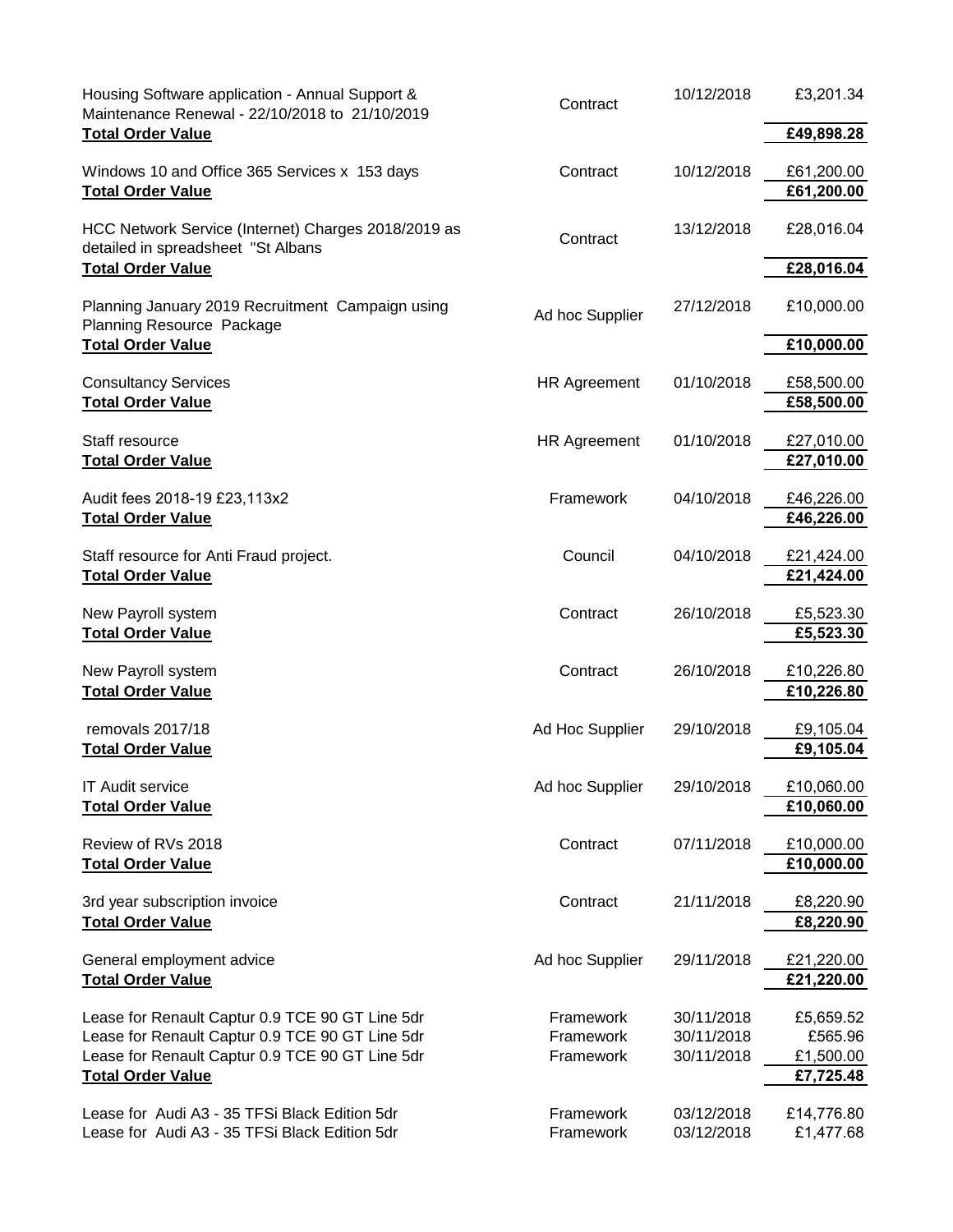| Lease for Audi A3 - 35 TFSi Black Edition 5dr<br><b>Total Order Value</b>                                                                                                                                                                                                                                                                    | Framework                                                                                    | 03/12/2018                                                                                                   | £1,316.12<br>£17,570.60                                                            |
|----------------------------------------------------------------------------------------------------------------------------------------------------------------------------------------------------------------------------------------------------------------------------------------------------------------------------------------------|----------------------------------------------------------------------------------------------|--------------------------------------------------------------------------------------------------------------|------------------------------------------------------------------------------------|
| Commercial Leasehold buildings Insurance inc. Terrorism                                                                                                                                                                                                                                                                                      | Ad hoc Supplier                                                                              | 03/12/2018                                                                                                   | £81,862.66                                                                         |
| <b>Total Order Value</b>                                                                                                                                                                                                                                                                                                                     |                                                                                              |                                                                                                              | £81,862.66                                                                         |
| Material damage & BI Insurance cover inc. Terrorism 31-07-<br>18 to 30-07-19<br><b>Total Order Value</b>                                                                                                                                                                                                                                     | Ad hoc Supplier                                                                              | 03/12/2018                                                                                                   | £206,674.46<br>£206,674.46                                                         |
| Staff resources<br><b>Total Order Value</b>                                                                                                                                                                                                                                                                                                  | <b>HR Agreement</b>                                                                          | 17/12/2018                                                                                                   | £22,995.00<br>£22,995.00                                                           |
| Consultancy services<br><b>Total Order Value</b>                                                                                                                                                                                                                                                                                             | <b>HR Agreement</b>                                                                          | 20/12/2018                                                                                                   | £27,000.00<br>£27,000.00                                                           |
| St Albans Civic Centre, January to December 2019.<br>St Albans Museum & Gallery, January to December 2019.                                                                                                                                                                                                                                   | Contract<br>Contract                                                                         | 31/12/2018<br>31/12/2018                                                                                     | £6,879.72<br>£3,439.92                                                             |
| Verulamium Museum, January to December 2019<br><b>Total Order Value</b>                                                                                                                                                                                                                                                                      | Contract                                                                                     | 31/12/2018                                                                                                   | £1,874.52<br>£12,194.16                                                            |
| DFG: 201700718 Please supply and fit Rio Bath<br><b>Total Order Value</b>                                                                                                                                                                                                                                                                    | <b>Specialist Supplier</b>                                                                   | 18/10/2018                                                                                                   | £9,968.25<br>£9,968.25                                                             |
| Consultancy services for Merden Court refurbishment project                                                                                                                                                                                                                                                                                  | Ad hoc Supplier                                                                              | 18/10/2018                                                                                                   | £13,750.00                                                                         |
| <b>Total Order Value</b>                                                                                                                                                                                                                                                                                                                     |                                                                                              |                                                                                                              | £13,750.00                                                                         |
| Provision of security/fire warden services at Cyril Dumpleton<br>House.                                                                                                                                                                                                                                                                      | <b>Specialist Supplier</b>                                                                   | 01/10/2018                                                                                                   | £10,560.00                                                                         |
| <b>Total Order Value</b>                                                                                                                                                                                                                                                                                                                     |                                                                                              |                                                                                                              | £10,560.00                                                                         |
| Fire safety remedial works<br><b>Total Order Value</b>                                                                                                                                                                                                                                                                                       | Ad hoc Supplier                                                                              | 04/10/2018                                                                                                   | £9,400.00<br>£9,400.00                                                             |
| QHS September stage payment as per contract for domestic<br>servicing                                                                                                                                                                                                                                                                        | Contract                                                                                     | 04/10/2018                                                                                                   | £19,602.75                                                                         |
| <b>Total Order Value</b>                                                                                                                                                                                                                                                                                                                     |                                                                                              |                                                                                                              | £19,602.75                                                                         |
| DFG: 201800064 Please carry out adaptation work<br><b>Total Order Value</b>                                                                                                                                                                                                                                                                  | Ad Hoc Supplier                                                                              | 04/10/2018                                                                                                   | £6,368.00<br>£6,368.00                                                             |
| DFG: 201701058 Please carry out adaptation works<br><b>Total Order Value</b>                                                                                                                                                                                                                                                                 | Ad Hoc Supplier                                                                              | 04/10/2018                                                                                                   | £7,807.00<br>£7,807.00                                                             |
| Additional Waste Clearance for housing<br>Additional Waste Clearance for housing<br>Additional Waste Clearance for housing<br>Additional Waste Clearance for housing<br>Additional Waste Clearance for housing<br>Additional Waste Clearance for housing<br>Additional Waste Clearance for housing<br>Additional Waste Clearance for housing | Contract<br>Contract<br>Contract<br>Contract<br>Contract<br>Contract<br>Contract<br>Contract | 08/10/2018<br>08/10/2018<br>08/10/2018<br>08/10/2018<br>08/10/2018<br>08/10/2018<br>08/10/2018<br>08/10/2018 | £182.32<br>£1,729.90<br>£93.66<br>£74.22<br>£74.22<br>£941.08<br>£222.66<br>£74.22 |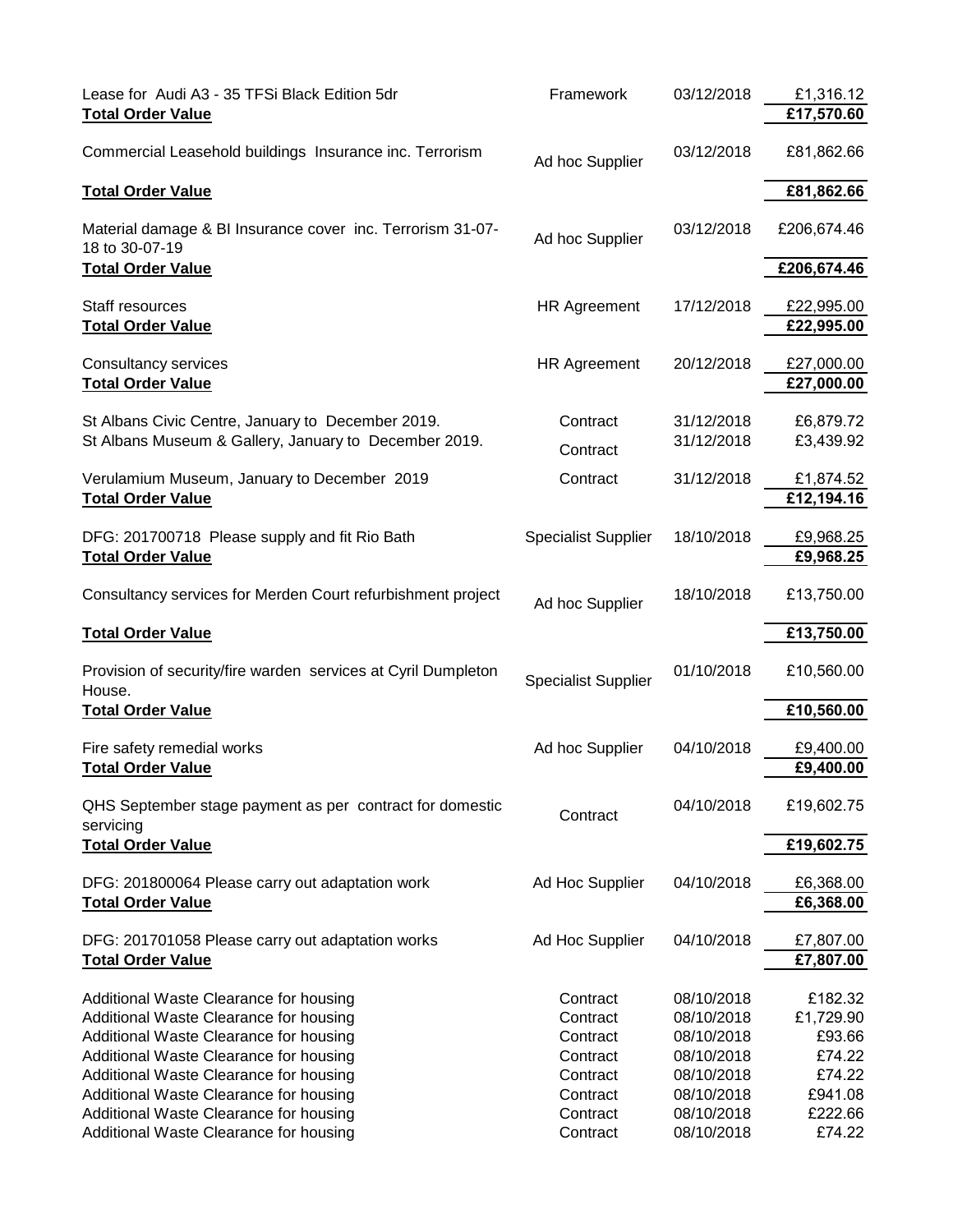| Additional Waste Clearance for housing<br>Additional Waste Clearance for housing<br>Additional Waste Clearance for housing<br>Additional Waste Clearance for housing<br>Additional Waste Clearance for housing<br>Additional Waste Clearance for housing<br>Additional Waste Clearance for housing<br><b>Total Order Value</b> | Contract<br>Contract<br>Contract<br>Contract<br>Contract<br>Contract<br>Contract | 08/10/2018<br>08/10/2018<br>08/10/2018<br>08/10/2018<br>08/10/2018<br>08/10/2018<br>08/10/2018 | £150.21<br>£108.56<br>£97.55<br>£74.22<br>£1,631.64<br>£121.00<br>£293.00<br>£5,868.46 |
|--------------------------------------------------------------------------------------------------------------------------------------------------------------------------------------------------------------------------------------------------------------------------------------------------------------------------------|----------------------------------------------------------------------------------|------------------------------------------------------------------------------------------------|----------------------------------------------------------------------------------------|
| Provision of security/fire warden services at Cyril Dumpleton<br>House.                                                                                                                                                                                                                                                        | <b>Specialist Supplier</b>                                                       | 08/10/2018                                                                                     | £9,900.00                                                                              |
| <b>Total Order Value</b>                                                                                                                                                                                                                                                                                                       |                                                                                  |                                                                                                | £9,900.00                                                                              |
| <b>Legal Services</b><br><b>Legal Services</b><br><b>Total Order Value</b>                                                                                                                                                                                                                                                     | Ad Hoc Supplier<br>Ad Hoc Supplier                                               | 08/10/2018<br>08/10/2018                                                                       | £1,482.60<br>£3,804.00<br>£5,286.60                                                    |
| DFG:201705839 Carry out hardstand Works<br><b>Total Order Value</b>                                                                                                                                                                                                                                                            | Ad Hoc Supplier                                                                  | 15/10/2018                                                                                     | £9,434.50<br>£9,434.50                                                                 |
| DFG: 201708354 Carry out various adaptation works<br><b>Total Order Value</b>                                                                                                                                                                                                                                                  | Ad Hoc Supplier                                                                  | 15/10/2018                                                                                     | £14,339.50<br>£14,339.50                                                               |
| DFG: 201804572 Carry out bathroom adaptations<br><b>Total Order Value</b>                                                                                                                                                                                                                                                      | Ad hoc Supplier                                                                  | 15/10/2018                                                                                     | £7,845.00<br>£7,845.00                                                                 |
| DFG: 201711594 Carry out bathroom Adaptation<br><b>Total Order Value</b>                                                                                                                                                                                                                                                       | Ad hoc Supplier                                                                  | 15/10/2018                                                                                     | £6,500.00<br>£6,500.00                                                                 |
| DFG:201802388 Supply and fit ceiling track hoist<br><b>Total Order Value</b>                                                                                                                                                                                                                                                   | Contract                                                                         | 15/10/2018                                                                                     | £9,652.21<br>£9,652.21                                                                 |
| Provision of procurement support for residential modular<br>units                                                                                                                                                                                                                                                              | Contract                                                                         | 21/10/2018                                                                                     | £11,000.00                                                                             |
| <b>Total Order Value</b>                                                                                                                                                                                                                                                                                                       |                                                                                  |                                                                                                | £11,000.00                                                                             |
| <b>Grant Payment for St Claire's</b><br><b>Total Order Value</b>                                                                                                                                                                                                                                                               | <b>Grant Agreement</b>                                                           | 21/10/2018                                                                                     | £7,799.61<br>£7,799.61                                                                 |
| DFG: 201709620Please carry out adaptation work<br><b>Total Order Value</b>                                                                                                                                                                                                                                                     | Ad Hoc Supplier                                                                  | 24/10/2018                                                                                     | £10,806.00<br>£10,806.00                                                               |
| For six monthly servicing schedule for the stairlifts and hoists                                                                                                                                                                                                                                                               | Contract                                                                         | 24/10/2018                                                                                     | £6,968.80                                                                              |
| <b>Total Order Value</b>                                                                                                                                                                                                                                                                                                       |                                                                                  |                                                                                                | £6,968.80                                                                              |
| Annual Communal Lighting Testing Year 4 2018/19<br><b>Total Order Value</b>                                                                                                                                                                                                                                                    | Contract                                                                         | 24/10/2018                                                                                     | £17,742.82<br>£17,742.82                                                               |
| Legionella Monitoring at Council properties<br><b>Total Order Value</b>                                                                                                                                                                                                                                                        | Contract                                                                         | 24/10/2018                                                                                     | £13,200.00<br>£13,200.00                                                               |
| DFG: 201701782 Please carry out bathroom adaptations<br><b>Total Order Value</b>                                                                                                                                                                                                                                               | Ad Hoc Supplier                                                                  | 26/10/2018                                                                                     | £9,743.00<br>£9,743.00                                                                 |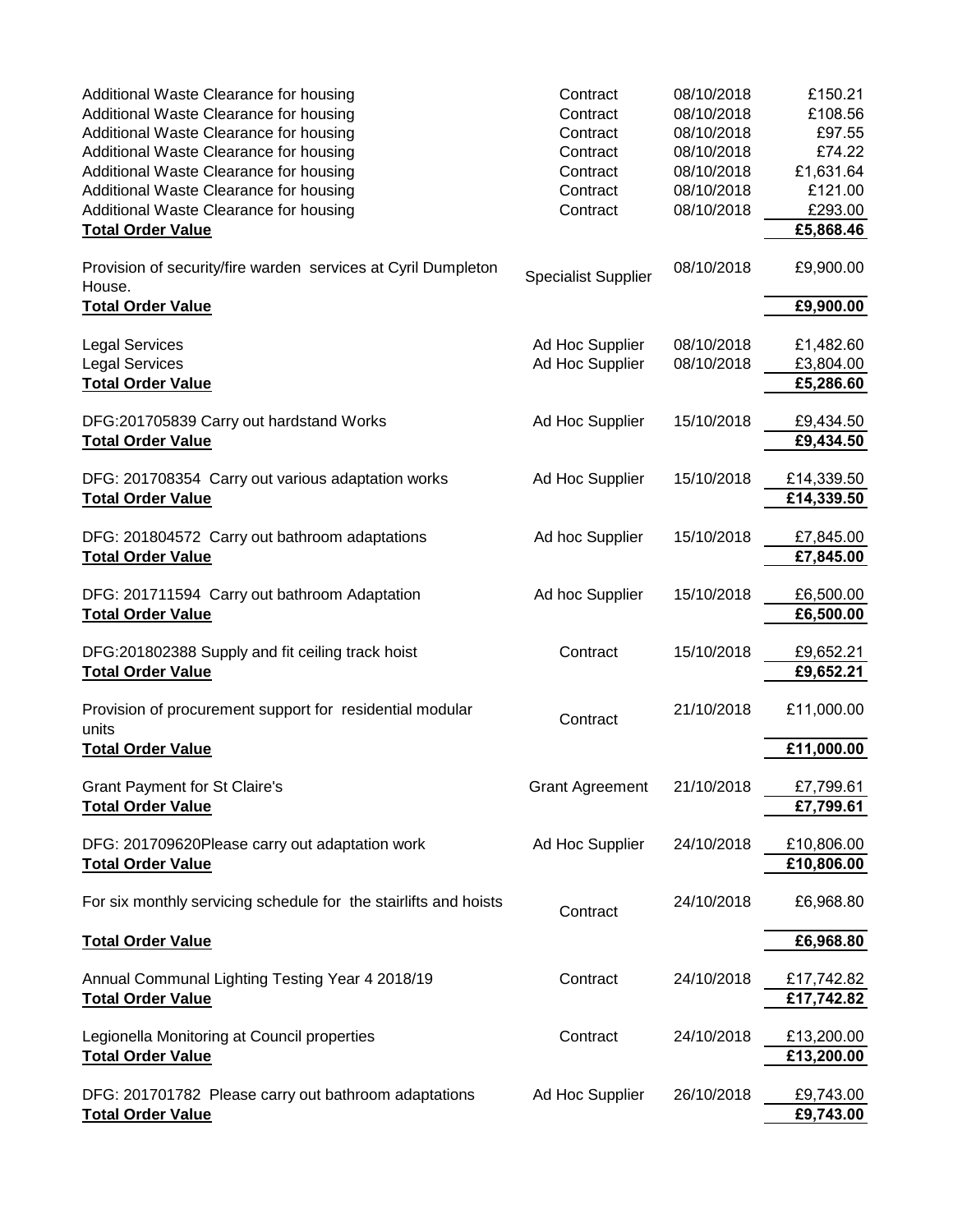| DFG: 201806185 Please supply and fit mobility equipment                                                   | Ad hoc Supplier | 26/10/2018 | £5,620.00                |
|-----------------------------------------------------------------------------------------------------------|-----------------|------------|--------------------------|
| <b>Total Order Value</b>                                                                                  |                 |            | £5,620.00                |
| Payment for Refugee support<br><b>Total Order Value</b>                                                   | Contract        | 29/10/2018 | £11,100.00<br>£11,100.00 |
| Provision of Design & Specification Drawings to replace<br>Electric sub mains<br><b>Total Order Value</b> | Contract        | 30/10/2018 | £18,335.00<br>£18,335.00 |
| DFG: 201803764 Please carry out bathroom adaptations<br><b>Total Order Value</b>                          | Ad Hoc Supplier | 30/10/2018 | £5,242.00<br>£5,242.00   |
| DFG: 201709890 Please carry out bathroom adaptations<br><b>Total Order Value</b>                          | Ad Hoc Supplier | 30/10/2018 | £6,158.00<br>£6,158.00   |
| DFG: 201708124 Please cary out adaptation works<br><b>Total Order Value</b>                               | Ad Hoc Supplier | 30/10/2018 | £6,220.00<br>£6,220.00   |
| clearance of garden at Council property<br><b>Total Order Value</b>                                       | Ad hoc Supplier | 30/10/2018 | £12,890.00<br>£12,890.00 |
| Removal and storage contract for St ALbans District Council                                               | Contract        | 02/11/2018 | £5,000.00                |
| Removal and storage contract for St Albans District Council                                               | Contract        | 02/11/2018 | £5,000.00                |
| Removal and storage contract for St Albans District Council                                               | Contract        | 02/11/2018 | £5,000.00                |
| <b>Total Order Value</b>                                                                                  |                 |            | £15,000.00               |
| RentSense Housing Software Licence Fee<br><b>Total Order Value</b>                                        | Contract        | 02/11/2018 | £34,506.90<br>£34,506.90 |
| Supply and install new double - glazed timber windows and<br>doors.                                       | Ad hoc Supplier | 02/11/2018 | £14,519.37               |
| <b>Total Order Value</b><br>As per contract october stage payment for Domestic<br>servicing               | Contract        | 05/11/2018 | £14,519.37<br>£19,602.75 |
| <b>Total Order Value</b>                                                                                  |                 |            | £19,602.75               |
| <b>Clearance of Council Property</b><br><b>Total Order Value</b>                                          | Contract        | 05/11/2018 | £5,198.50<br>£5,198.50   |
| Northgate software for CIS interest automation, API<br>development, PSCS uprating and UC FS               | Contract        | 05/11/2018 | £11,317.69               |
| <b>Total Order Value</b>                                                                                  |                 |            | £11,317.69               |
| first year support quarter payment<br><b>Total Order Value</b>                                            | Contract        | 07/11/2018 | £14,800.00<br>£14,800.00 |
| first year support quarter payment<br><b>Total Order Value</b>                                            | Contract        | 07/11/2018 | £18,500.00<br>£18,500.00 |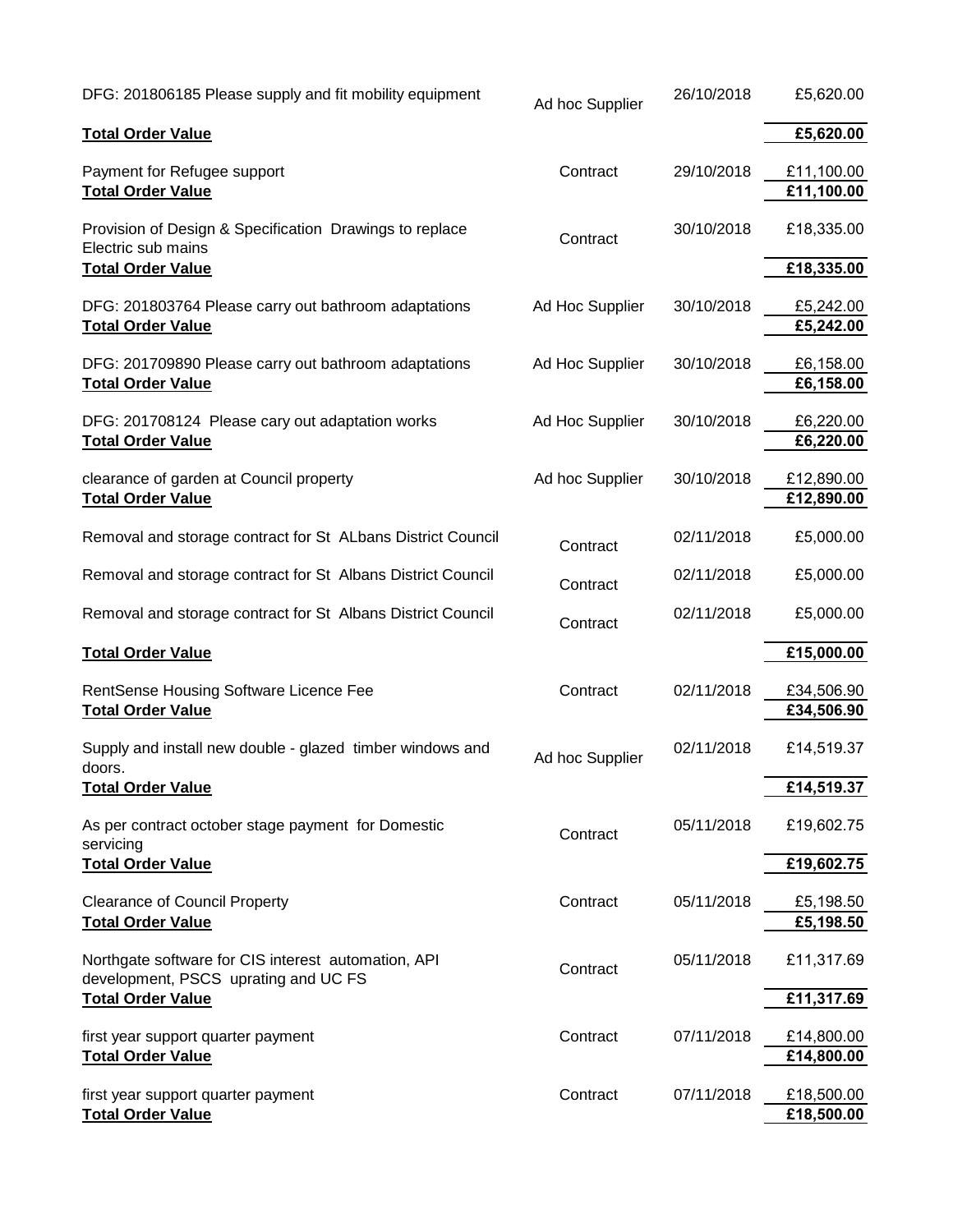| first year support quarter payment<br><b>Total Order Value</b>                                                             | Contract                         | 07/11/2018                             | £18,500.00<br>£18,500.00     |
|----------------------------------------------------------------------------------------------------------------------------|----------------------------------|----------------------------------------|------------------------------|
| first year support quarter payment<br><b>Total Order Value</b>                                                             | Contract                         | 07/11/2018                             | £14,800.00<br>£14,800.00     |
| DFG: 201709740 Please carry out external works<br><b>Total Order Value</b>                                                 | Ad Hoc Supplier                  | 12/11/2018                             | £9,474.00<br>£9,474.00       |
| DFG: 201703896 Please carry out hardstand adaptations<br><b>Total Order Value</b>                                          | Ad Hoc Supplier                  | 12/11/2018                             | £11,526.00<br>£11,526.00     |
| For works. Job will have variations.<br><b>Total Order Value</b>                                                           | Ad Hoc Supplier                  | 12/11/2018                             | £6,820.00<br>£6,820.00       |
| DFG:201710328 Carry out adaptation work<br><b>Total Order Value</b>                                                        | Ad Hoc Supplier                  | 12/11/2018                             | £33,833.00<br>£33,833.00     |
| Replacement windows and timber frames<br><b>Total Order Value</b>                                                          | <b>Specialist Supplier</b>       | 14/11/2018                             | £16,592.03<br>£16,592.03     |
| DFG: 201700035 Please carry out driveway works<br><b>Total Order Value</b>                                                 | Ad Hoc Supplier                  | 15/11/2018                             | £21,812.00<br>£21,812.00     |
| For works. Job will have variations.<br><b>Total Order Value</b>                                                           | Ad Hoc Supplier                  | 15/11/2018                             | £6,680.00<br>£6,680.00       |
| Replacement windows and timber frames<br><b>Total Order Value</b>                                                          | <b>Specialist Supplier</b>       | 20/11/2018                             | £11,470.72<br>£11,470.72     |
| Provision of security/fire warden services at Cyril Dumpleton<br>House.                                                    | <b>Specialist Supplier</b>       | 22/11/2018                             | £10,230.00                   |
| Provision of security/fire warden services at Cyril Dumpleton<br>House.<br><b>Total Order Value</b>                        | <b>Specialist Supplier</b>       | 22/11/2018                             | £10,230.00<br>£20,460.00     |
| <b>Consultancy Services</b><br><b>Total Order Value</b>                                                                    | Contract                         | 28/11/2018                             | £28,858.50<br>£28,858.50     |
| Concrete Hardstanding Slab to Mobile Home Site:<br><b>Total Order Value</b>                                                | Ad Hoc Supplier                  | 28/11/2018                             | £6,450.00<br>£6,450.00       |
| Replacement windows and timber frames<br><b>Total Order Value</b>                                                          | <b>Specialist Supplier</b>       | 28/11/2018                             | £7,494.13<br>£7,494.13       |
| To renew Fencing along mobile home park boundary<br><b>Total Order Value</b>                                               | Ad Hoc Supplier                  | 28/11/2018                             | £6,610.00<br>£6,610.00       |
| Malthouse Court Railings - instruction as per quote dated -<br>20th September 2018                                         | Ad hoc Supplier                  | 03/12/2018                             | £17,950.00                   |
| <b>Total Order Value</b>                                                                                                   |                                  |                                        | £17,950.00                   |
| Additional Waste Clearance for housing<br>Additional Waste Clearance for housing<br>Additional Waste Clearance for housing | Contract<br>Contract<br>Contract | 05/12/2018<br>05/12/2018<br>05/12/2018 | £82.00<br>£113.10<br>£121.05 |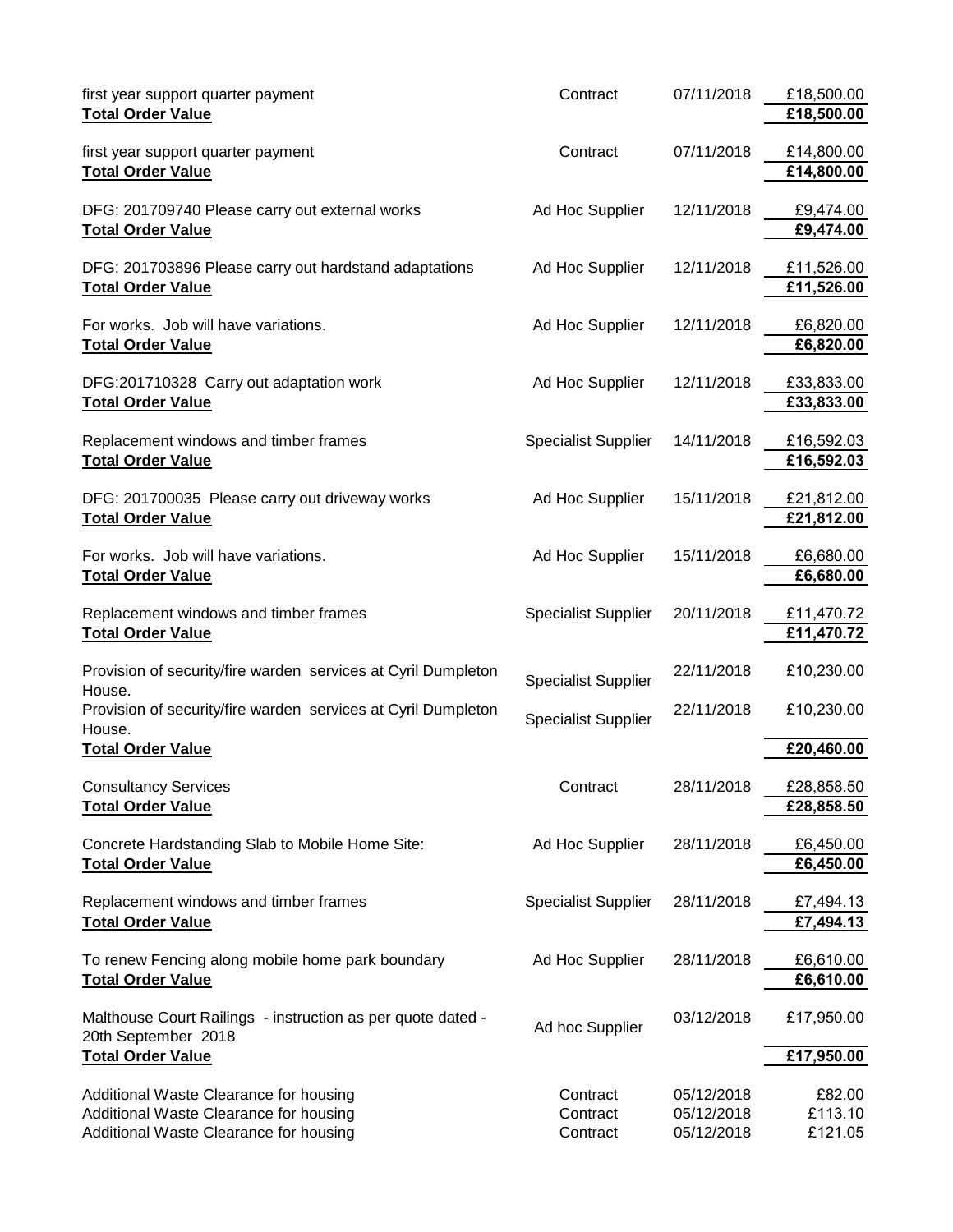| Additional Waste Clearance for housing<br>Additional Waste Clearance for housing | Contract<br>Contract   | 05/12/2018<br>05/12/2018 | £74.22<br>£74.22 |
|----------------------------------------------------------------------------------|------------------------|--------------------------|------------------|
|                                                                                  |                        |                          |                  |
| Additional Waste Clearance for housing                                           | Contract               | 05/12/2018               | £76.16           |
| Additional Waste Clearance for housing                                           | Contract               | 05/12/2018               | £179.54          |
| Additional Waste Clearance for housing                                           | Contract               | 05/12/2018               | £85.88           |
| Additional Waste Clearance for housing                                           | Contract               | 05/12/2018               | £74.22           |
| Additional Waste Clearance for housing                                           | Contract               | 05/12/2018               | £74.22           |
| Additional Waste Clearance for housing                                           | Contract               | 05/12/2018               | £306.24          |
| Additional Waste Clearance for housing                                           | Contract               | 05/12/2018               | £230.08          |
| Additional Waste Clearance for housing                                           | Contract               | 05/12/2018               | £99.49           |
| Additional Waste Clearance for housing                                           | Contract               | 05/12/2018               | £80.00           |
| Additional Waste Clearance for housing                                           | Contract               | 05/12/2018               | £816.54          |
| Additional Waste Clearance for housing                                           | Contract               | 05/12/2018               | £2,895.95        |
|                                                                                  |                        |                          |                  |
| <b>Total Order Value</b>                                                         |                        |                          | £5,382.91        |
| QHS as per contract November stage payment                                       | Contract               | 05/12/2018               | £19,602.75       |
| <b>Total Order Value</b>                                                         |                        |                          | £19,602.75       |
|                                                                                  | Contract               | 11/12/2018               | £19,630.63       |
| Borras - Payment for kitchen & bathroom retention                                |                        |                          |                  |
| <b>Total Order Value</b>                                                         |                        |                          | £19,630.63       |
| 201800586 - Carry out urgent hardstanding works                                  | Ad Hoc Supplier        | 13/12/2018               | £12,795.00       |
| <b>Total Order Value</b>                                                         |                        |                          | £12,795.00       |
|                                                                                  |                        |                          |                  |
| DFG:201703388 Carry out extra adaptation works required                          | Ad Hoc Supplier        | 17/12/2018               | £14,280.50       |
|                                                                                  |                        |                          |                  |
| <b>Total Order Value</b>                                                         |                        |                          | £14,280.50       |
| Consultancy services for Housing repairs tender                                  | Contract               | 20/12/2018               | £5,135.00        |
| <b>Total Order Value</b>                                                         |                        |                          | £5,135.00        |
|                                                                                  |                        |                          |                  |
| 201807394 - Please carry out bathroom adaptations                                | Ad Hoc Supplier        | 20/12/2018               | £6,485.00        |
| <b>Total Order Value</b>                                                         |                        |                          | £6,485.00        |
|                                                                                  |                        |                          |                  |
| Q3 and Q4 2018/19 St Claire's Support Costs                                      | <b>Grant Agreement</b> | 27/12/2018               | £31,500.00       |
| <b>Total Order Value</b>                                                         |                        |                          | £31,500.00       |
|                                                                                  |                        |                          |                  |
| NOMANSLAND CAR PARKS AND ACCESS WORKS                                            | Contract               | 04/10/2018               | £35,905.03       |
| <b>Total Order Value</b>                                                         |                        |                          | £35,905.03       |
|                                                                                  |                        |                          |                  |
| Purchase order for 20 x MLB/160R Dual recycling litter bins.                     |                        | 10/10/2018               | £5,950.00        |
|                                                                                  | Ad hoc Supplier        |                          |                  |
| <b>Total Order Value</b>                                                         |                        |                          | £5,950.00        |
|                                                                                  |                        |                          |                  |
| The supply and install of various pieces of equipment across                     | Contract               | 15/10/2018               | £32,018.00       |
| 5 play area locations                                                            |                        |                          |                  |
| <b>Total Order Value</b>                                                         |                        |                          | £32,018.00       |
|                                                                                  | Framework              |                          |                  |
| Purchase order for 600 x 240 litre black wheel bins                              |                        | 24/10/2018               | £9,780.00        |
| <b>Total Order Value</b>                                                         |                        |                          | £9,780.00        |
| Purchase order for 1800 x 240 litre green wheeled bins                           | Framework              | 24/10/2018               | £29,250.00       |
| Purchase order for 240 x 360 litre green waste bins                              | Framework              | 24/10/2018               | £11,260.80       |
|                                                                                  |                        |                          |                  |
| <b>Total Order Value</b>                                                         |                        |                          | £40,510.80       |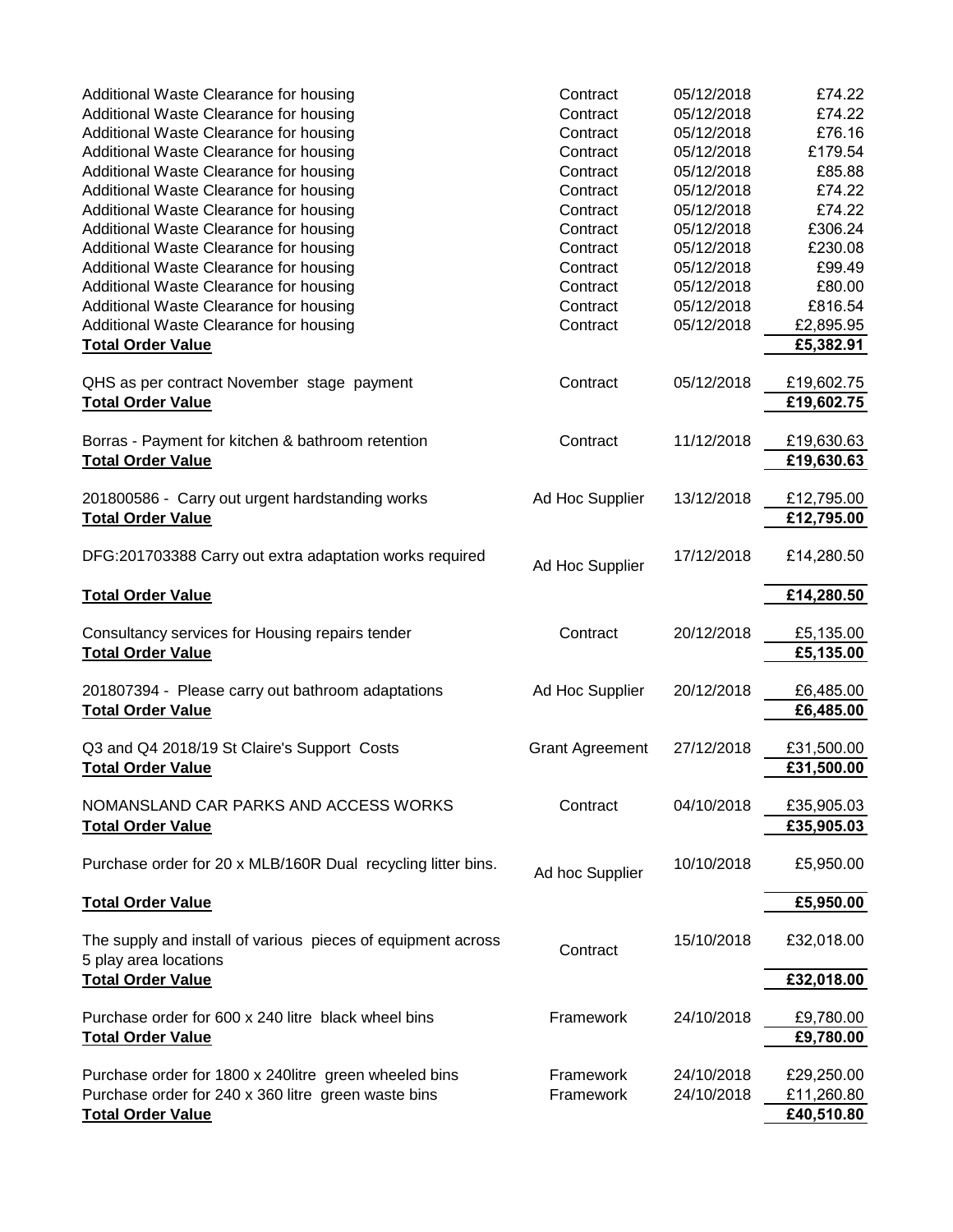| October 2018 - NSL Fixed Costs<br>November 2018 - NSL Fixed Costs<br>December 2018 - NSL Fixed Costs<br>January 2019 - NSI Fixed Costs<br>February 2019 - NSL Fixed Costs<br>March 2019 - NSL Fixed Costs<br><b>Total Order Value</b>                   | Contract<br>Contract<br>Contract<br>Contract<br>Contract<br>Contract                        | 24/10/2018<br>24/10/2018<br>24/10/2018<br>24/10/2018<br>24/10/2018<br>24/10/2018 | £23,773.00<br>£23,773.00<br>£23,773.00<br>£23,773.00<br>£23,773.00<br>£23,773.00<br>£142,638.00 |
|---------------------------------------------------------------------------------------------------------------------------------------------------------------------------------------------------------------------------------------------------------|---------------------------------------------------------------------------------------------|----------------------------------------------------------------------------------|-------------------------------------------------------------------------------------------------|
| September 2018 - NSL Fixed Costs<br><b>Total Order Value</b>                                                                                                                                                                                            | Contract                                                                                    | 24/10/2018                                                                       | £23,079.89<br>£89,685.34                                                                        |
| October 2018 - NSL Variable Costs<br>November 2018 - NSL Variable Costs<br>December 2018 - NSL Variable Costs<br>January 2019 - NSL Variable Costs<br>February 2019 - NSL Variable Costs<br>March 2019 - NSL Variable Costs<br><b>Total Order Value</b> | Contract<br>Contract<br>Contract<br>Contract<br>Contract<br>Contract                        | 01/11/2018<br>01/11/2018<br>01/11/2018<br>01/11/2018<br>01/11/2018<br>01/11/2018 | £70,000.00<br>£70,000.00<br>£70,000.00<br>£70,000.00<br>£70,000.00<br>£70,000.00<br>£420,000.00 |
| Ladder Roads Scheme - Lining Order<br><b>Total Order Value</b>                                                                                                                                                                                          | Ad hoc Supplier                                                                             | 12/11/2018                                                                       | £12,653.66<br>£12,653.66                                                                        |
| Ladder Roads Scheme<br><b>Total Order Value</b>                                                                                                                                                                                                         | Ad hoc Supplier                                                                             | 12/11/2018                                                                       | £16,876.22<br>£16,876.22                                                                        |
| To supply and install new toddler play area at Parva Close,<br>Harpenden<br><b>Total Order Value</b>                                                                                                                                                    | Contract                                                                                    | 15/11/2018                                                                       | £31,150.00<br>£31,150.00                                                                        |
| 2018 Q4 - PATROL Payment<br>2019 Q1 - PATROL payment<br>2019 Q2 - PATROL payment<br>2019 Q3 - PATROL payment<br>2019 Q4 - PATROL payment<br><b>Total Order Value</b>                                                                                    | Ad hoc Supplier<br>Ad hoc Supplier<br>Ad hoc Supplier<br>Ad hoc Supplier<br>Ad hoc Supplier | 15/11/2018<br>15/11/2018<br>15/11/2018<br>15/11/2018<br>15/11/2018               | £1,500.00<br>£1,550.00<br>£1,550.00<br>£1,550.00<br>£1,550.00<br>£7,700.00                      |
| Public convenience transfer cleaning for 2018/19 year- April<br>to September 18.                                                                                                                                                                        | Council                                                                                     | 15/11/2018                                                                       | £4,793.28                                                                                       |
| Public convenience transfer cleaning for Leyton Road toilets<br>2018/19 half year October 18 to March 19.<br><b>Total Order Value</b>                                                                                                                   | Council                                                                                     | 15/11/2018                                                                       | £4,793.28<br>£9,586.56                                                                          |
| printing of Christmas in St Albans brochure<br><b>Total Order Value</b>                                                                                                                                                                                 | Ad hoc Supplier                                                                             | 16/11/2018                                                                       | £6,350.00<br>£6,350.00                                                                          |
| Land at Abbey View, St Albans, AL1 2PS - preparation and<br>attendance at appeal hearing<br><b>Total Order Value</b>                                                                                                                                    | Ad hoc Supplier                                                                             | 04/10/2018                                                                       | £17,469.98<br>£17,469.98                                                                        |
|                                                                                                                                                                                                                                                         |                                                                                             |                                                                                  |                                                                                                 |
| Carry out tree work as per quotation for MT000051 CNC<br>open spaces.<br>Carry out tree work as per quotation for MT000051 non-CNC                                                                                                                      | Ad hoc Supplier<br>Ad hoc Supplier                                                          | 10/10/2018<br>10/10/2018                                                         | £7,055.00<br>£4,425.00                                                                          |
| open spaces.<br><b>Total Order Value</b>                                                                                                                                                                                                                |                                                                                             |                                                                                  | £11,480.00                                                                                      |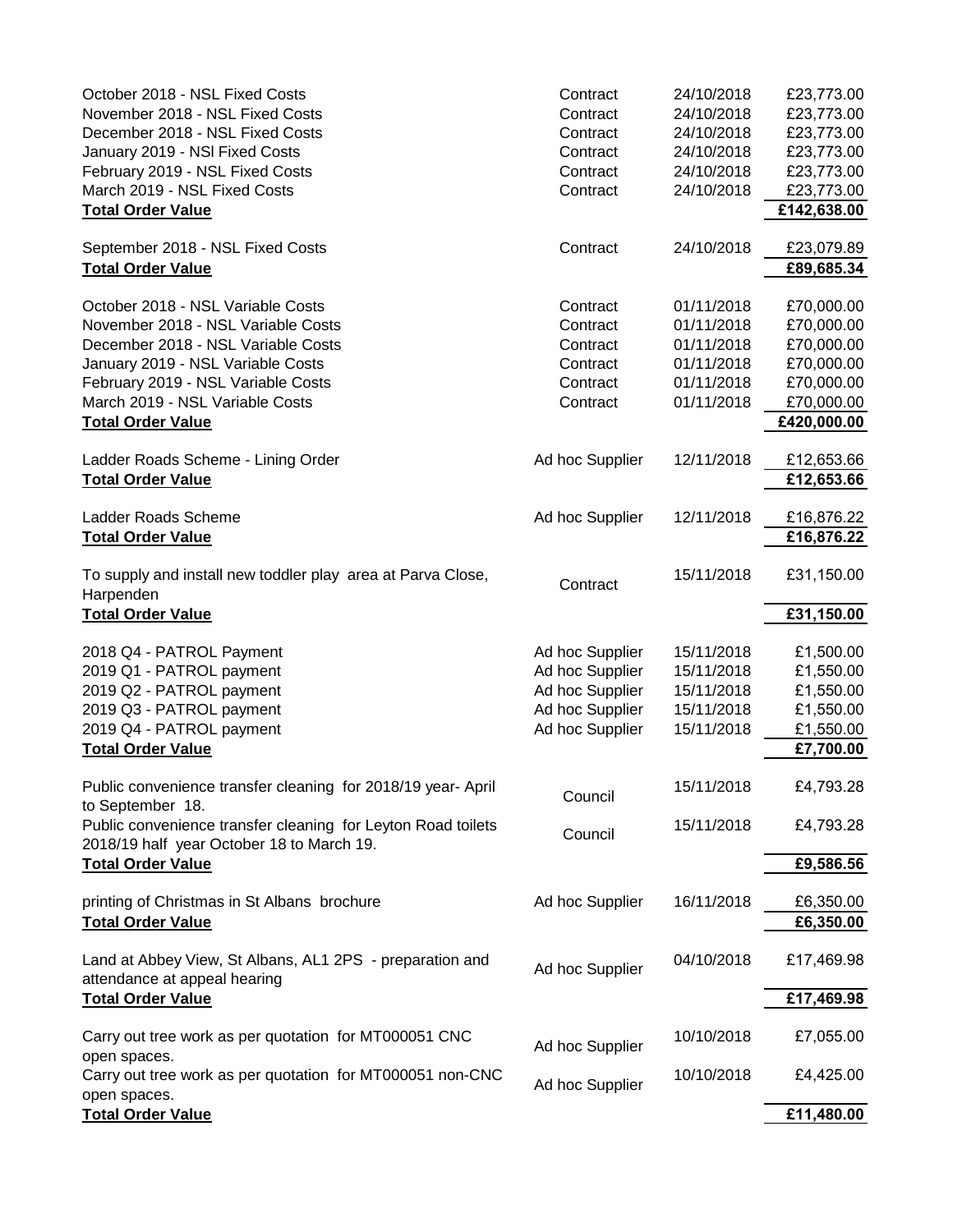| Statutory Notices for publication in The Review newspaper<br>(weekly)                                            | Agreement       | 15/11/2018 | £10,000.00           |
|------------------------------------------------------------------------------------------------------------------|-----------------|------------|----------------------|
| <b>Total Order Value</b>                                                                                         |                 |            | £10,000.00           |
| Supply, plant and provide aftercare to trees                                                                     | Contract        | 10/12/2018 | £13,570.94           |
| <b>Total Order Value</b>                                                                                         |                 |            | £13,570.94           |
| Collaboration with University of Hertfordshire to Create a<br>Three Dimensional Digital Model                    | Agreement       | 13/12/2018 | £10,000.00           |
| <b>Total Order Value</b>                                                                                         |                 |            | £10,000.00           |
| 2018/19 Ecology and Building Future Services Hertfordshire<br>Ecology                                            | Contract        | 27/12/2018 | £21,283.98           |
| <b>Total Order Value</b>                                                                                         |                 |            | £21,283.98           |
| Shop Stock for Verulamium (packing list see attached)                                                            | Agreement       | 03/10/2018 | £6,251.16            |
| delivery charge for 25 boxes<br><b>Total Order Value</b>                                                         | Agreement       | 03/10/2018 | £125.00<br>£6,376.16 |
| Proposed Gym behind Cell Barnes Lane shops- Carry out all<br>works as detailed in your quotation dated           | Ad hoc Supplier | 03/10/2018 | £8,130.00            |
| <b>Total Order Value</b>                                                                                         |                 |            | £8,130.00            |
| Surveyor acting on behalf of St Albans District Council for<br>the 2011 and 2016 Rent Reviews for Batchwood Hall | Ad hoc Supplier | 10/10/2018 | £11,000.00           |
| <b>Total Order Value</b>                                                                                         |                 |            | £11,000.00           |
| Confirmation Order - Fleetville Recreation Ground, St<br>Albans. Surface Section A & C footpaths                 | Ad Hoc Supplier | 11/10/2018 | £9,795.63            |
| <b>Total Order Value</b>                                                                                         |                 |            | £9,795.63            |
| Fee for site investigation services for Leyland Avenue<br>development site (Council land only)                   | Contract        | 15/10/2018 | £5,003.00            |
| <b>Total Order Value</b>                                                                                         |                 |            | £5,003.00            |
| Confirmation Order - Verulamium Park Footpath<br>Resurfacing in accordance with quotation invitiation            | Ad hoc Supplier | 15/10/2018 | £10,739.45           |
| <b>Total Order Value</b>                                                                                         |                 |            | £10,739.45           |
| BM shop stock for SAMG, including delivery charge                                                                | Agreement       | 18/10/2018 | £6,095.70            |
| <b>Total Order Value</b>                                                                                         |                 |            | £6,095.70            |
| Civil Works Civil works based on closing one half of the<br>concrete standing at a time and reinstatement        | Ad hoc Supplier | 18/10/2018 | £10,558.60           |
| Electrical Works Supply and fit 100m of 5 core SWA for 3<br>phase, neutral + Earth with 100A (fused at 80A)      | Ad hoc Supplier | 18/10/2018 | £2,173.75            |
| <b>Total Order Value</b>                                                                                         |                 |            | £12,732.35           |
| Touring exhibition fee for Hand Drawn Action Packed                                                              | Ad hoc Supplier | 18/10/2018 | £15,000.00           |
| <b>Total Order Value</b>                                                                                         |                 |            | £15,000.00           |
| Section 106 funding for disability equipment at Westminster<br>Lodge swimming pool.                              | Contract        | 22/10/2018 | £8,040.00            |
| <b>Total Order Value</b>                                                                                         |                 |            | £8,040.00            |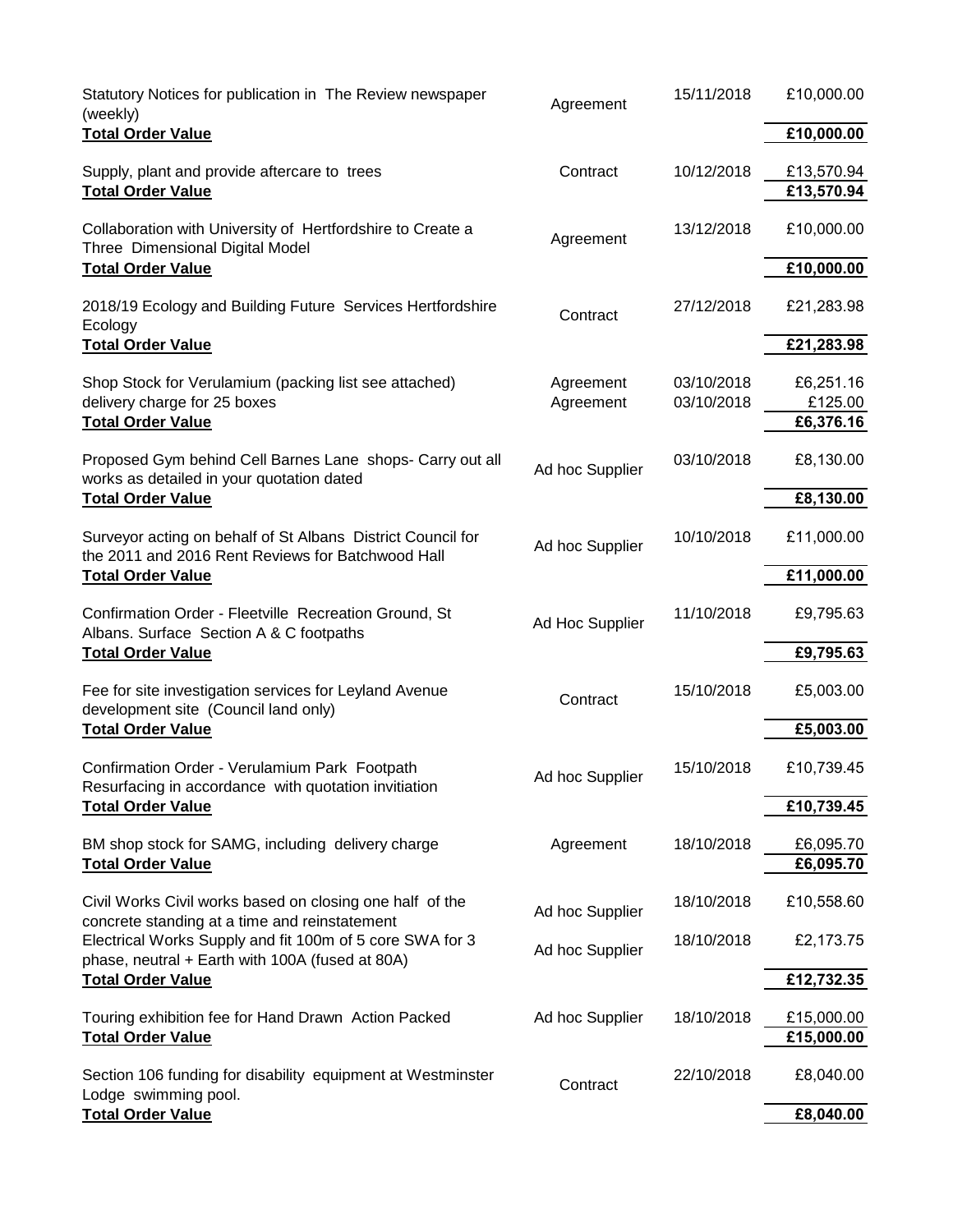| Fee for feasibility study to be carried out at St Germain's<br>Barn, St Albans.                             | Ad hoc Supplier                    | 30/10/2018               | £5,800.00              |
|-------------------------------------------------------------------------------------------------------------|------------------------------------|--------------------------|------------------------|
| <b>Total Order Value</b>                                                                                    |                                    |                          | £5,800.00              |
| Fee for architectural services for remainder of Noke Shot<br>project.                                       | Ad hoc Supplier                    | 30/10/2018               | £24,000.00             |
| <b>Total Order Value</b>                                                                                    |                                    |                          | £24,000.00             |
| Leisure Management Contract 1 April 2018 to 31 March<br>2019 - Management Tee                               | Contract                           | 01/11/2018               | £452,410.00            |
| <b>Total Order Value</b>                                                                                    |                                    |                          | £452,410.00            |
| Fee for structural engineer services to support technical<br>design stage of Noke Shot development.         | Agreement                          | 05/11/2018               | £19,000.00             |
| <b>Total Order Value</b>                                                                                    |                                    |                          | £19,000.00             |
| UH Partnership Fee - Academic Year 18/19 Payment 1 of 2<br>as set out in the partnership                    | Agreement                          | 07/11/2018               | £15,000.00             |
| <b>Total Order Value</b>                                                                                    |                                    |                          | £15,000.00             |
| Exhibition fee for hire of Game Plan exhibition on display 1st<br>December - 3rd March                      | Ad hoc Supplier                    | 07/11/2018               | £7,500.00              |
| <b>Total Order Value</b>                                                                                    |                                    |                          | £7,500.00              |
| Clarence Park, St Albans - Footpath Resurfacing and Speed<br>Cushion Supply & Install as per your quotation | Ad hoc Supplier                    | 14/11/2018               | £11,189.06             |
| <b>Total Order Value</b>                                                                                    |                                    |                          | £11,189.06             |
| Order for public consultation charrette and report findings for<br>Harpenden Public Halls                   | Ad hoc Supplier                    | 14/11/2018               | £25,250.00             |
| <b>Total Order Value</b>                                                                                    |                                    |                          | £25,250.00             |
| <b>Furniture Hire</b><br><b>Furniture Hire</b>                                                              | Ad hoc Supplier<br>Ad hoc Supplier | 15/11/2018<br>15/11/2018 | £4,230.00<br>£1,260.00 |
| <b>Furniture Hire</b><br><b>Total Order Value</b>                                                           | Ad hoc Supplier                    | 15/11/2018               | £1,019.40<br>£6,509.40 |
| Manufacture of 13 gallery/museum grade crates for packing                                                   | Ad hoc Supplier                    | 16/11/2018               | £5,375.84              |
| <b>Hayward Touring</b><br><b>Total Order Value</b>                                                          |                                    |                          | £5,375.84              |
| Various Shop stock items for Verulamium Museum including<br>christmas products. "St. Albans                 | Agreement                          | 19/11/2018               | £7,054.68              |
| <b>Total Order Value</b>                                                                                    |                                    |                          | £7,054.68              |
| Alban Arena: Prepare and apply TOR Elastadeck coating to<br>balcony                                         | Ad hoc Supplier                    | 19/11/2018               | £6,825.00              |
| <b>Total Order Value</b>                                                                                    |                                    |                          | £6,825.00              |
| Confirmation order for legal conveyancing works for the Oak<br>Tree Gardens development, Hatfield Rd        | Ad hoc Supplier                    | 20/11/2018               | £15,000.00             |
| <b>Total Order Value</b>                                                                                    |                                    |                          | £15,000.00             |
| Cost consultancy services for the demolition phase of the<br>CCOS S project                                 | Contract                           | 22/11/2018               | £10,620.00             |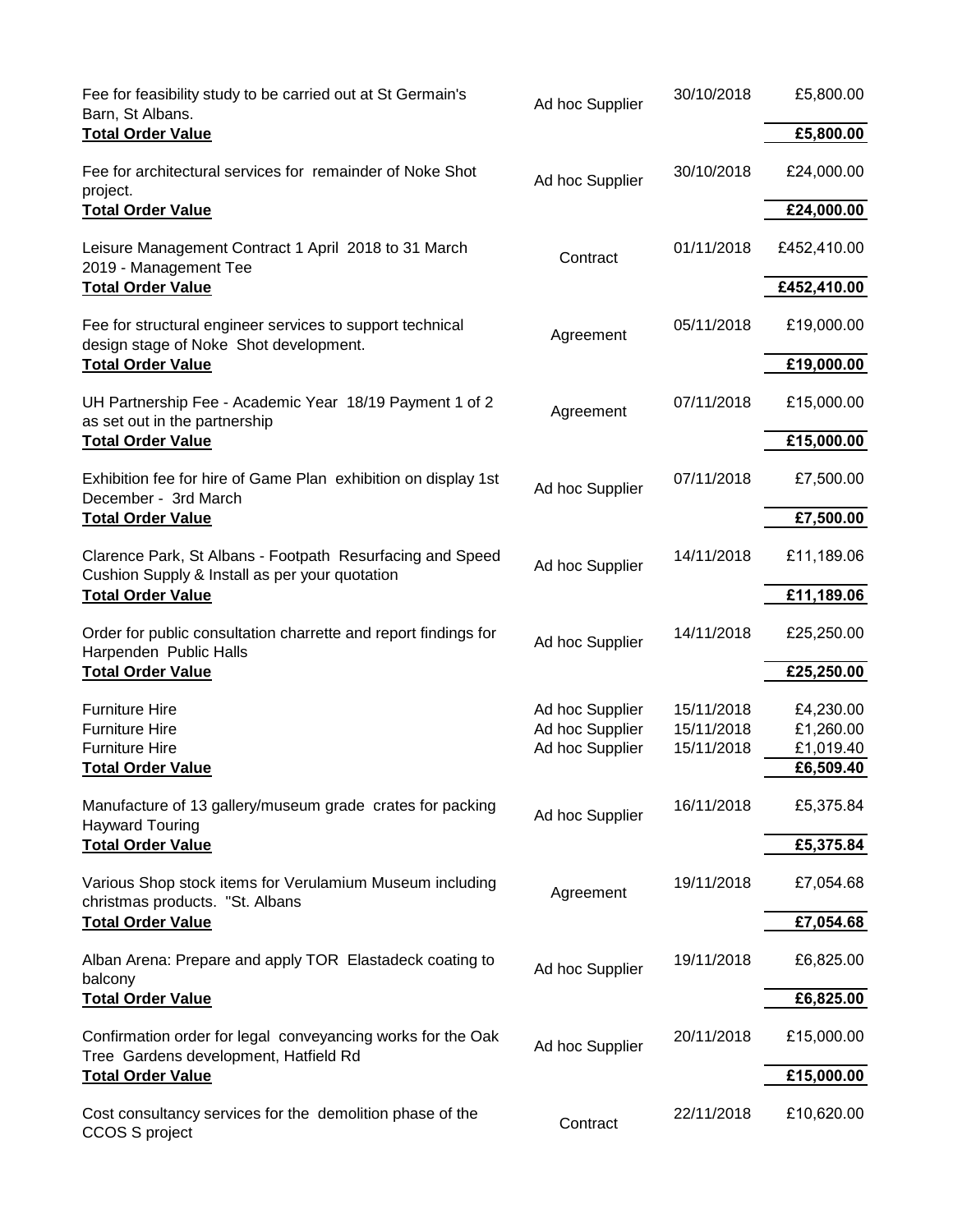| <b>Total Order Value</b>                                                                              |                 |            | £10,620.00               |
|-------------------------------------------------------------------------------------------------------|-----------------|------------|--------------------------|
| Confirmation Order - Former garage site off Ladies Grove, St<br>Albans - remove concrete base         | Ad Hoc Supplier | 28/11/2018 | £6,034.12                |
| <b>Total Order Value</b>                                                                              |                 |            | £6,034.12                |
| Confirmation Order - Landscaping works at former garage<br>site at Ladies Grove, St Albans.           | Contract        | 28/11/2018 | £12,856.93               |
| <b>Total Order Value</b>                                                                              |                 |            | £12,856.93               |
| The Pre-Contruction Fee for work to commence                                                          | Contract        | 03/12/2018 | £28,010.21               |
| <b>Total Order Value</b>                                                                              |                 |            | £28,010.21               |
| Further archaeology surveyancy with regards to CCOS S<br>project                                      | Contract        | 13/12/2018 | £9,092.00                |
| <b>Total Order Value</b>                                                                              |                 |            | £9,092.00                |
| Fee for remaining architectural services at Leyland Avenue                                            | Ad hoc Supplier | 17/12/2018 | £27,000.00               |
| <b>Total Order Value</b>                                                                              |                 |            | £27,000.00               |
| Fee to install boundary wall at 46 Noke Shot.<br><b>Total Order Value</b>                             | Ad Hoc Supplier | 19/12/2018 | £24,530.00<br>£24,530.00 |
| This PO is valid for the period 1st January 2019 to 22<br>February 2019 in order to enable all of the | Agreement       | 27/12/2018 | £9,600.00                |
| <b>Total Order Value</b>                                                                              |                 |            | £9,600.00                |
| 12 days work for the Community Design Review for CCOS<br>South taking place on 10th, 11th 12th        | Ad hoc Supplier | 27/12/2018 | £8,700.00                |
| Contigency for reasonable additional costs outside the scope<br>of the main costs that have been      | Ad hoc Supplier | 27/12/2018 | £1,300.00                |
| <b>Total Order Value</b>                                                                              |                 |            | £10,000.00               |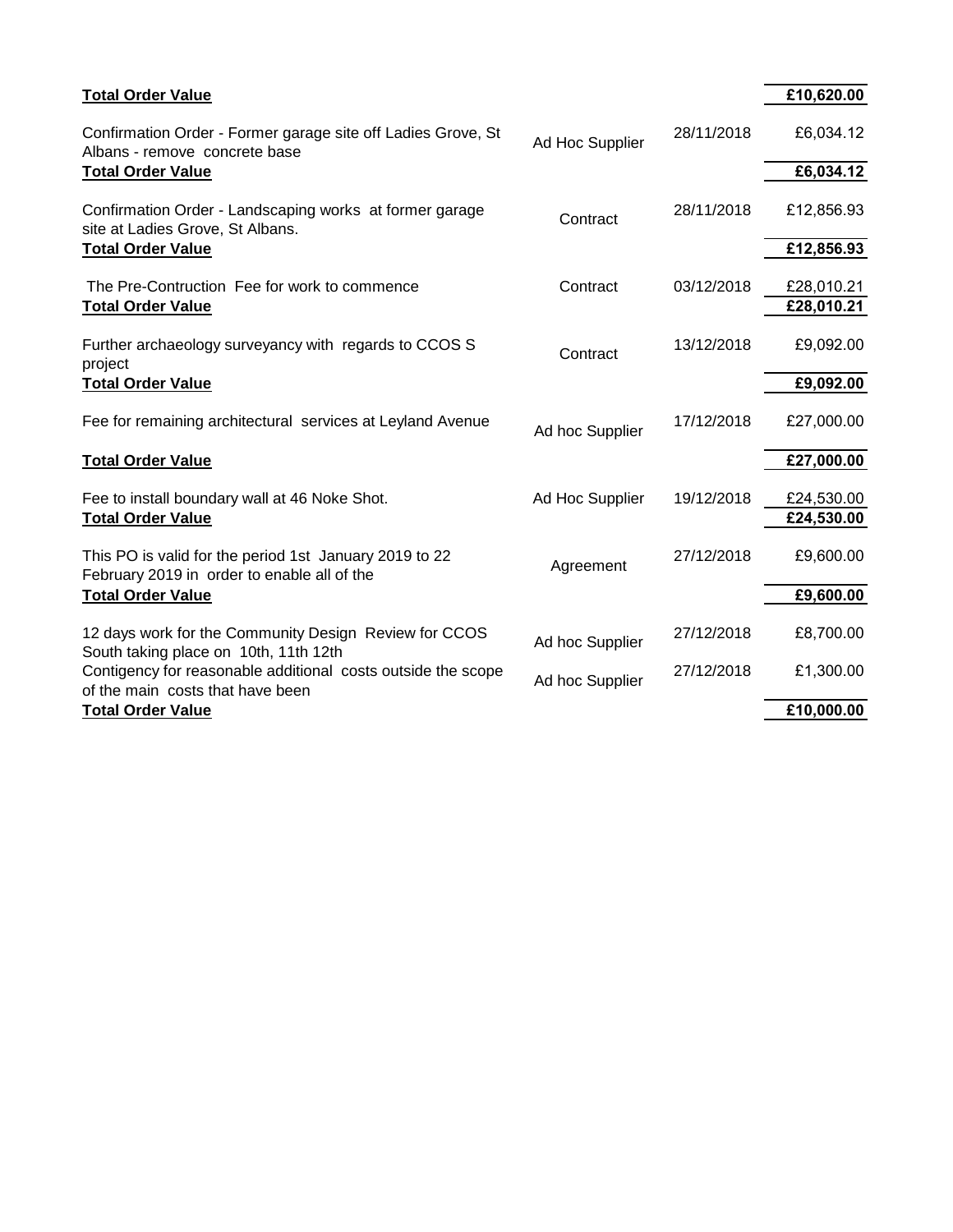| <u>Vat</u>             | <u> Total Amount</u>               |
|------------------------|------------------------------------|
| £2,762.20              | £16,573.20                         |
|                        | £16,573.20                         |
| £4,356.80              | £26,140.80                         |
|                        | £26,140.80                         |
| £2,080.80              | £12,484.80                         |
|                        | £12,484.80                         |
| £3,699.82              | £22,198.90                         |
|                        | £22,198.90                         |
| £1,040.40              | £6,242.40                          |
|                        | £6,242.40                          |
| £3,689.82              | £22,138.90                         |
|                        | £22,138.90                         |
| £1,420.00              | £8,520.00<br>£8,520.00             |
| £1,020.00              | £6,120.00                          |
|                        | £6,120.00                          |
| £3,699.82              | £22,198.90                         |
|                        | £22,198.90                         |
| £1,290.96<br>£524.32   | £7,745.77<br>£3,145.94             |
|                        | £10,891.72                         |
| £2,000.00<br>£4,623.00 | £12,000.00<br>£27,738.00           |
|                        | £39,738.00                         |
| £1,274.80              | £7,648.81<br>£7,648.81             |
|                        | £1,045.00 $E6,270.00$<br>£6,270.00 |
| £1,129.11              | £6,774.67                          |
|                        | £6,774.67                          |
| £1,500.00              | £9,000.00                          |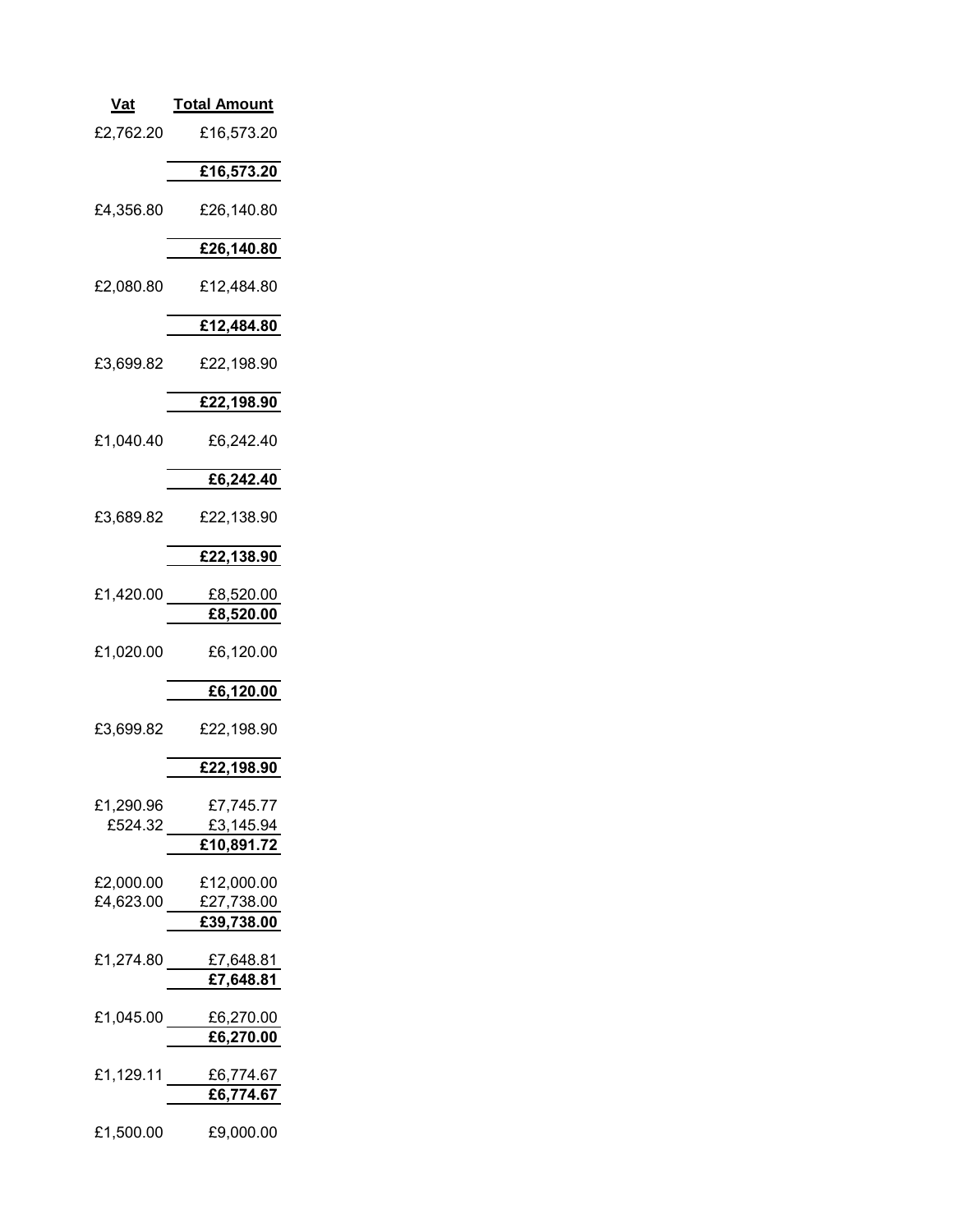| £1,500.00<br>£450.00 | £9,000.00               |
|----------------------|-------------------------|
|                      | £2,700.00               |
|                      | £20,700.00              |
| £1,055.00            | £6,330.00               |
|                      | £6,330.00               |
| £750.00              | £4,500.00               |
| £375.00              | £2,250.00               |
|                      | <u>£6,750.00</u>        |
| £1,700.00            | £10,200.00              |
|                      | £10,200.00              |
|                      |                         |
| £7,200.00            | £43,200.00              |
|                      | £43,200.00              |
| £1,390.00            | £8,340.00               |
|                      | £8,340.00               |
|                      |                         |
| £2,111.30            | £12,667.80              |
| £924.74              | £5,548.42               |
|                      | £18,216.22              |
| £1,273.00            | £7,638.00               |
|                      | £7,638.00               |
|                      |                         |
| £2,800.00            | £16,800.00              |
|                      | <u>£16,800.00</u>       |
|                      |                         |
| £1,233.06            | £7,398.34               |
|                      | £7,398.34               |
| £1,108.00            | £6,648.00               |
|                      | £6,648.00               |
|                      |                         |
| £435.63              | £2,613.79               |
| £1,315.97            | £7,895.82               |
|                      | £10,509.61              |
|                      |                         |
| £3,200.00<br>£900.00 | £19,200.00<br>£5,400.00 |
| £900.00              |                         |
|                      | £5,400.00               |
|                      | £30,000.00              |
| £454.60              | £2,727.61               |
| £8,884.79            | £53,308.72              |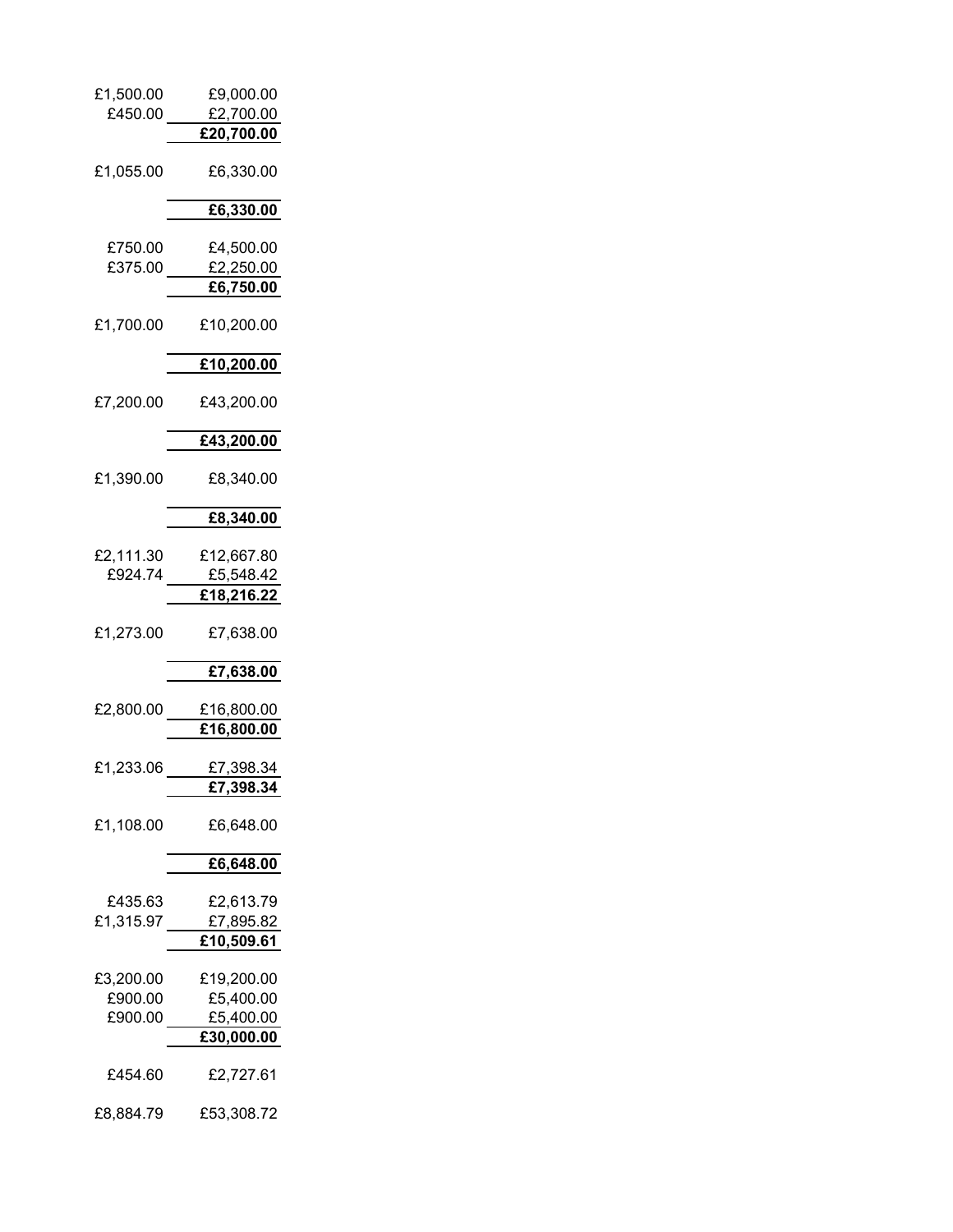| £640.27              | £3,841.61                           |
|----------------------|-------------------------------------|
|                      | £59,877.94                          |
|                      | £12,240.00 £73,440.00               |
|                      | £73,440.00                          |
| £5,603.21            | £33,619.25                          |
|                      | £33,619.25                          |
| £2,000.00            | £12,000.00                          |
|                      | £12,000.00                          |
|                      | £11,700.00 £70,200.00<br>£70,200.00 |
|                      | £5,402.00 £32,412.00                |
|                      | £32,412.00                          |
|                      | £9,245.20 £55,471.20                |
|                      | £55,471.20                          |
|                      | £4,284.80 £25,708.80<br>£25,708.80  |
|                      | £1,104.66 £6,627.96<br>£6,627.96    |
| £2,045.36            | £12,272.16<br>£12,272.16            |
|                      | £1,821.01 £10,926.05<br>£10,926.05  |
| £2,012.00            | £12,072.00<br>£12,072.00            |
|                      | £2,000.00 £12,000.00<br>£12,000.00  |
|                      | £9,865.08                           |
| £4,244.00            | £25,464.00<br>£25,464.00            |
| £1,131.90            | £6,791.42                           |
| £113.19              | £679.15                             |
| £300.00              | £1,800.00<br>£9,270.58              |
|                      |                                     |
| £2,955.36<br>£295.54 | £17,732.16<br>£1,773.22             |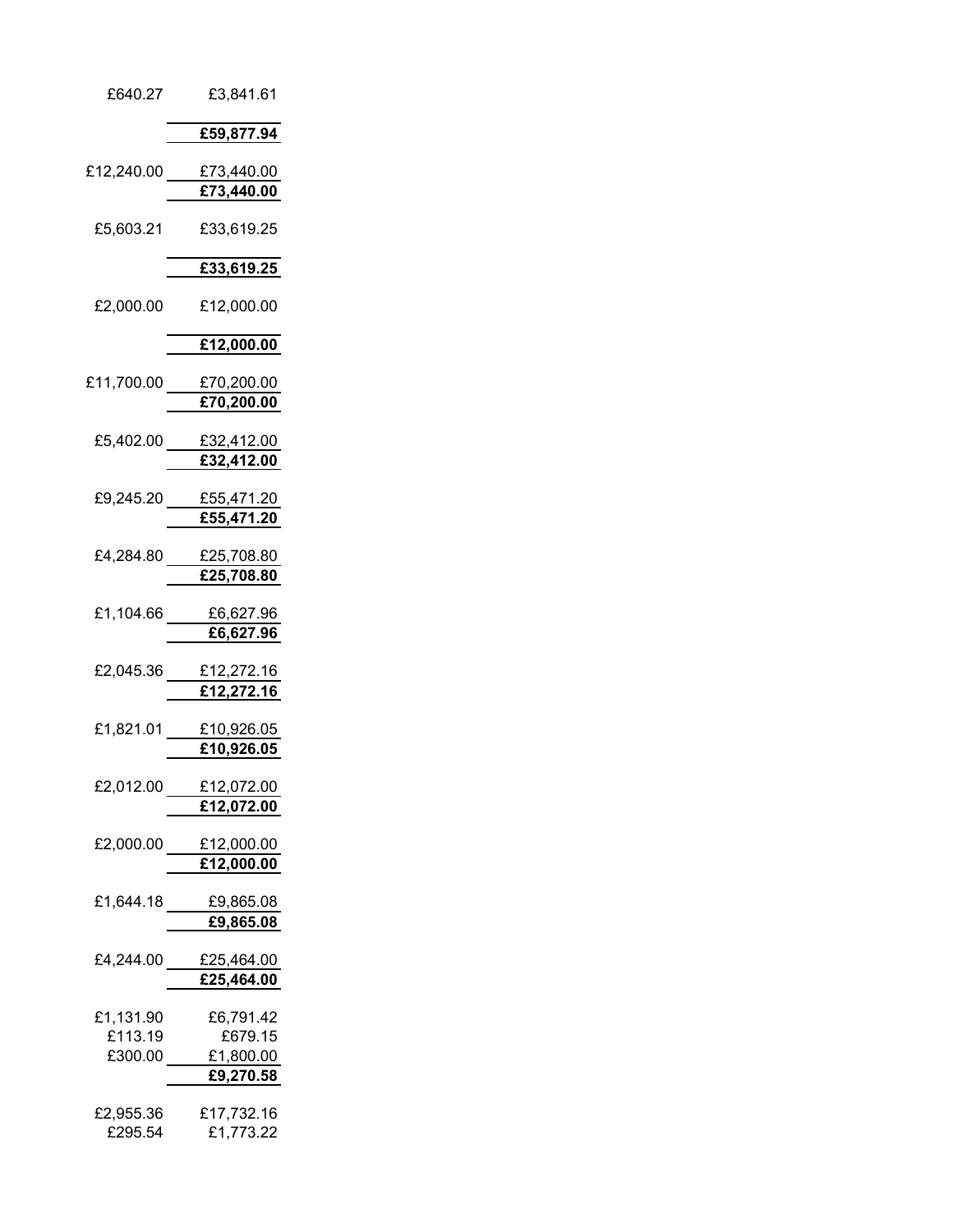| £263.22          | <u>£1,579.34</u>                |
|------------------|---------------------------------|
|                  | £21,084.72                      |
| £16,372.53       | £98,235.19                      |
|                  | £98,235.19                      |
| £41,334.89       | £248,009.35                     |
|                  | £206,674.46                     |
|                  |                                 |
| £4,599.00        | £27,594.00                      |
|                  | £27,594.00                      |
|                  |                                 |
| £5,400.00        | <u>£32,400.00</u><br>£32,400.00 |
|                  |                                 |
| £1,375.94        | £8,255.66                       |
| £687.98          | £4,127.90                       |
|                  |                                 |
| £374.90          | £2,249.42<br>£14,632.99         |
|                  |                                 |
| £1,993.65        | £11,961.90                      |
|                  | £11,961.90                      |
|                  |                                 |
| £2,750.00        | £16,500.00                      |
|                  | £16,500.00                      |
|                  |                                 |
| £2,112.00        | £12,672.00                      |
|                  |                                 |
|                  | £12,672.00                      |
| £1,880.00        | £11,280.00                      |
|                  | <u>£11,280.00</u>               |
|                  |                                 |
| £3,920.55        | £23,523.30                      |
|                  | £23,523.30                      |
|                  |                                 |
| £1,273.60        | £7,641.60                       |
|                  | £7,641.60                       |
| £1,561.40        | £9,368.40                       |
|                  | £9,368.40                       |
|                  |                                 |
| £36.46           | £218.78                         |
| £345.98          | £2,075.88                       |
| £18.73<br>£14.84 | £112.39                         |
| £14.84           | £89.06<br>£89.06                |
| £188.22          | £1,129.30                       |
| £44.53           | £267.19                         |
| £14.84           | £89.06                          |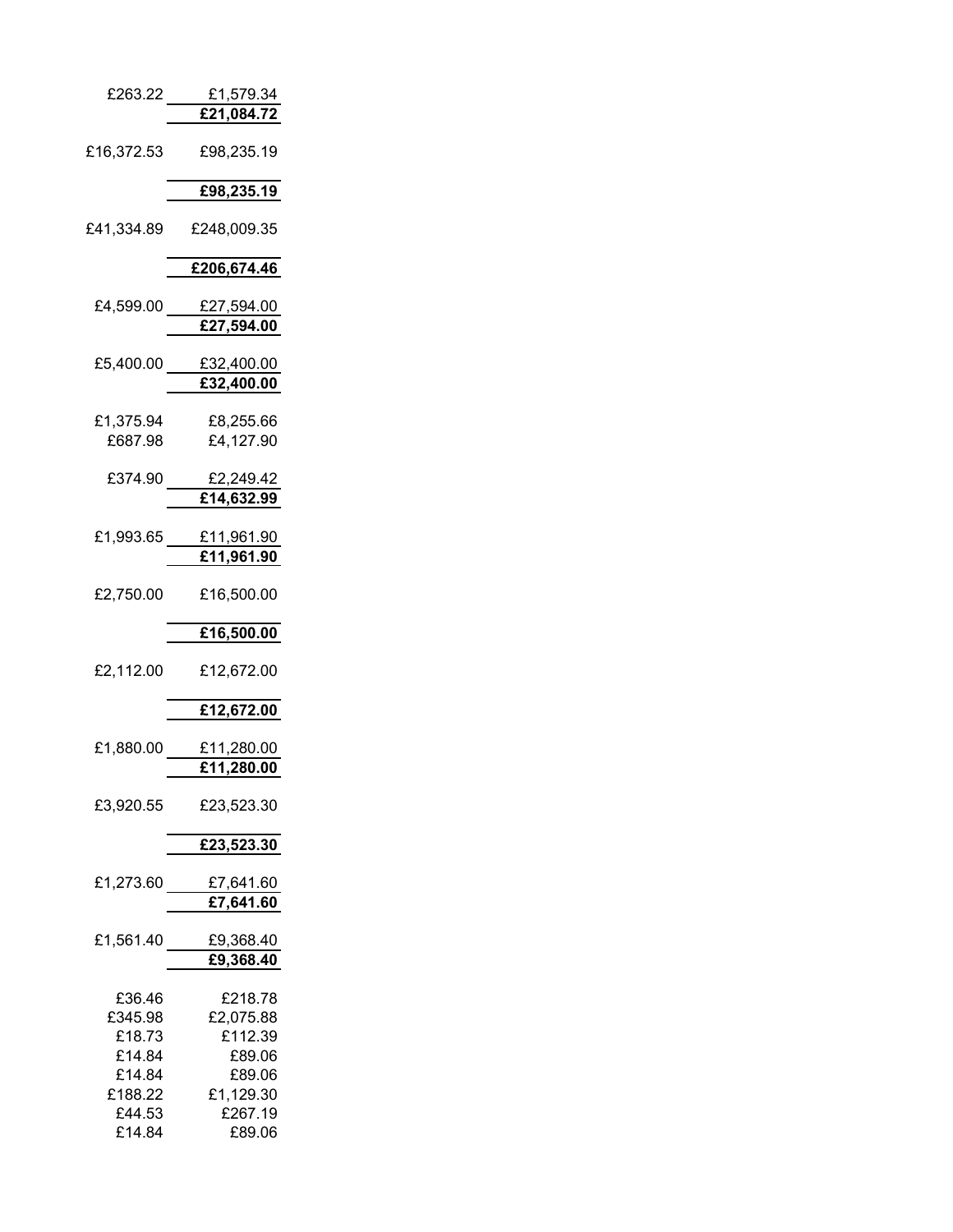| £30.04<br>£21.71 | £180.25                                 |
|------------------|-----------------------------------------|
| £19.51           | £130.27<br>£117.06                      |
| £14.84           | £89.06                                  |
| £326.33          | £1,957.97                               |
| £24.20           | £145.20                                 |
| £58.60           | £351.60<br>£7,042.15                    |
|                  |                                         |
| £1,980.00        | £11,880.00                              |
|                  | £11,880.00                              |
| £296.52          | £1,779.12                               |
| £760.80          | £4,564.80                               |
|                  | £6,343.92                               |
| £1,886.90        | £11,321.40                              |
|                  | £11,321.40                              |
|                  |                                         |
| £2,867.90        | £17,207.40                              |
|                  | £17,207.40                              |
| £1,569.00        | £9,414.00                               |
|                  | £9,414.00                               |
|                  |                                         |
| £1,300.00        | £7,800.00<br>£7,800.00                  |
|                  |                                         |
| £1,930.44        | £11,582.65                              |
|                  | £11,582.65                              |
| £2,200.00        | £13,200.00                              |
|                  | £13,200.00                              |
|                  |                                         |
|                  | £1,559.92 £9,359.53<br><u>£9,359.53</u> |
|                  |                                         |
|                  | £2,161.20 £12,967.20                    |
|                  | £12,967.20                              |
| £1,393.76        | £8,362.56                               |
|                  | £8,362.56                               |
|                  |                                         |
|                  | £3,548.56 £21,291.38                    |
|                  | £21,291.38                              |
|                  | £2,640.00 £15,840.00                    |
|                  | £15,840.00                              |
|                  | £1,948.60 £11,691.60                    |
|                  | £11,691.60                              |
|                  |                                         |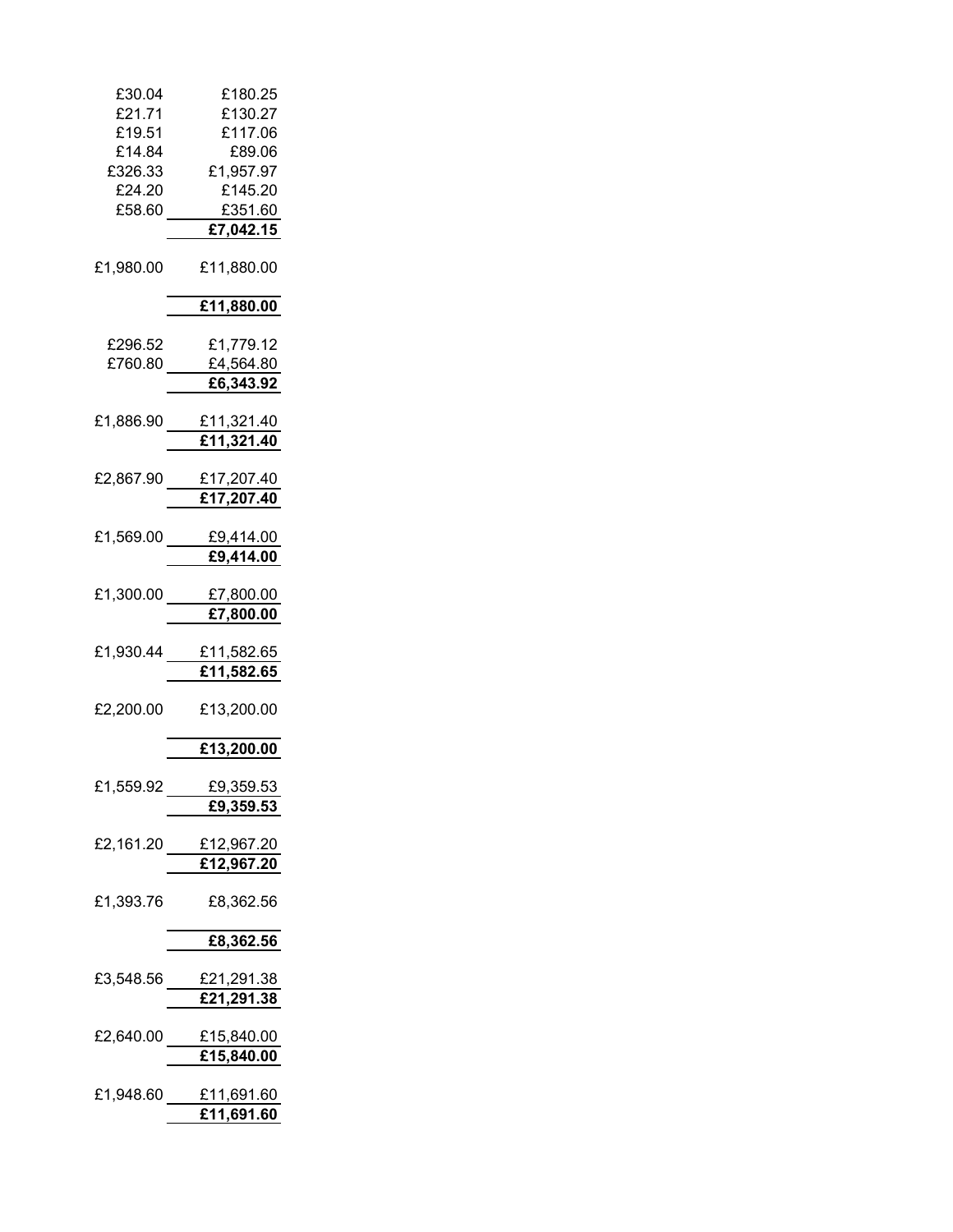| £1,124.00 | £6,744.00                          |  |
|-----------|------------------------------------|--|
|           | £6,744.00                          |  |
|           | £2,220.00 £13,320.00<br>£13,320.00 |  |
| £3,667.00 | £22,002.00                         |  |
|           | £22,002.00                         |  |
|           | £1,048.40 £6,290.40<br>£6,290.40   |  |
|           | £1,231.60 £7,389.60<br>£7,389.60   |  |
|           | £1,244.00 £7,464.00<br>£7,464.00   |  |
|           | £2,578.00 £15,468.00<br>£15,468.00 |  |
| £1,000.00 | £6,000.00                          |  |
| £1,000.00 | £6,000.00                          |  |
| £1,000.00 | £6,000.00                          |  |
|           | £18,000.00                         |  |
|           | £6,901.38 £41,408.28<br>£41,408.28 |  |
| £2,903.87 | £17,423.24                         |  |
|           | £17,423.24                         |  |
| £3,920.55 | £23,523.30                         |  |
|           | £23,523.30                         |  |
|           | £1,039.70 £6,238.20<br>£6,238.20   |  |
| £2,263.54 | £13,581.23                         |  |
|           | £13,581.23                         |  |
|           | £2,960.00 £17,760.00<br>£17,760.00 |  |
|           | £3,700.00 £22,200.00<br>£22,200.00 |  |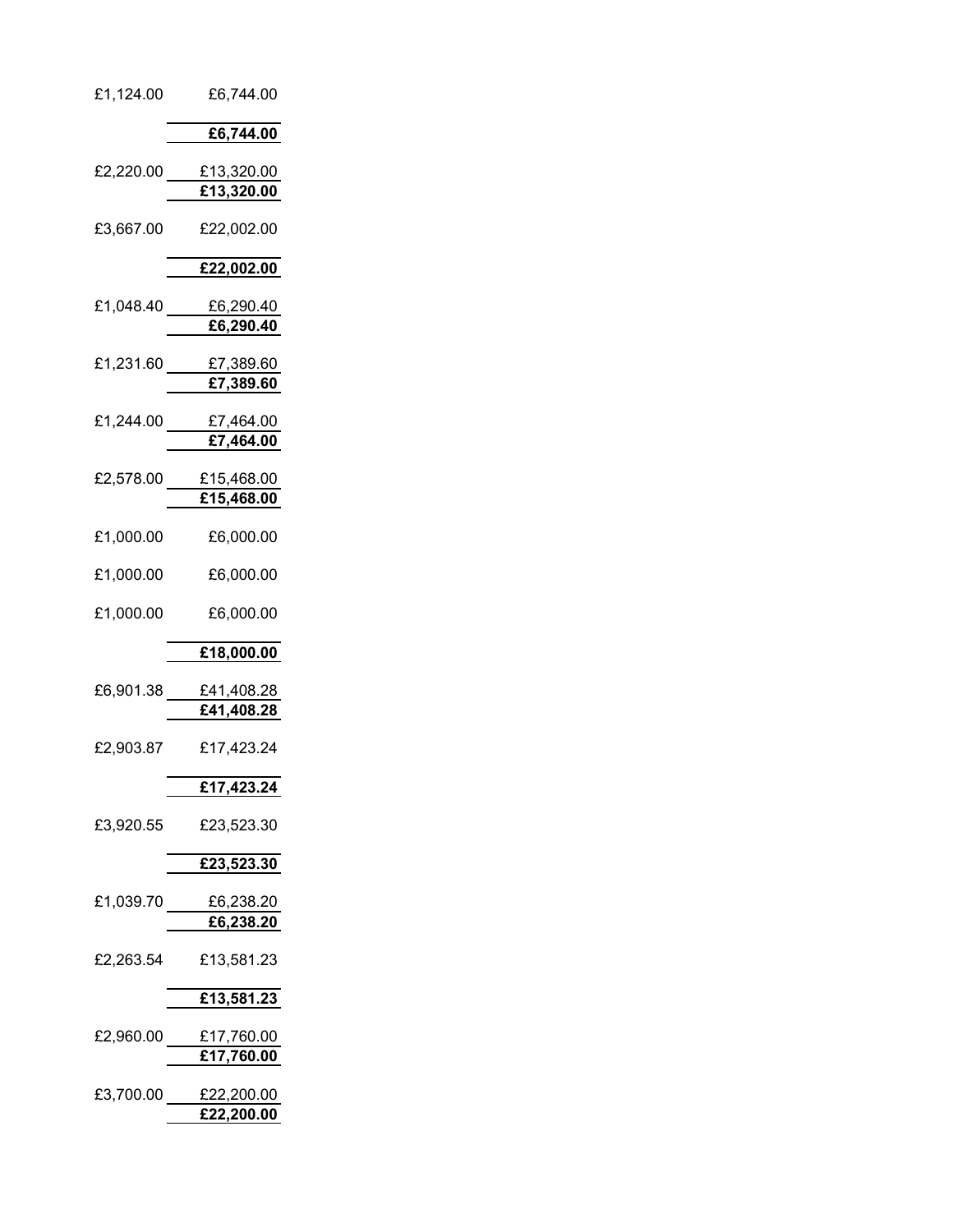| £3,700.00        | £22,200.00<br>£13,875.00             |
|------------------|--------------------------------------|
| £2,960.00        | £17,760.00<br>£17,760.00             |
| £1,894.80        | £11,368.80<br>£11,368.80             |
| £2,305.20        | £13,831.20<br>£13,831.20             |
| £1,364.00        | <u>£8,184.00</u><br>£8,184.00        |
| £6,766.60        | £40,599.60<br>£40,599.60             |
| £3,318.41        | £19,910.44<br>£19,910.44             |
| £4,362.40        | £26,174.40<br>$\overline{26,174.40}$ |
| £1,336.00        | £8,016.00<br>£8,016.00               |
| £2,294.14        | <u>£13,764.86</u><br>£13,764.86      |
| £2,046.00        | £12,276.00                           |
| £2,046.00        | £12,276.00                           |
|                  | £24,552.00                           |
| £5,771.70        | £34,630.20<br>£34,630.20             |
|                  | £1,290.00 £7,740.00<br>£7,740.00     |
| £1,498.83        | £8,992.96<br>£8,992.96               |
| £1,322.00        | £7,932.00<br>£7,932.00               |
| £3,590.00        | £21,540.00                           |
|                  | £21,540.00                           |
| £16.40<br>£22.62 | £98.40<br>£135.72                    |

£24.21 £145.26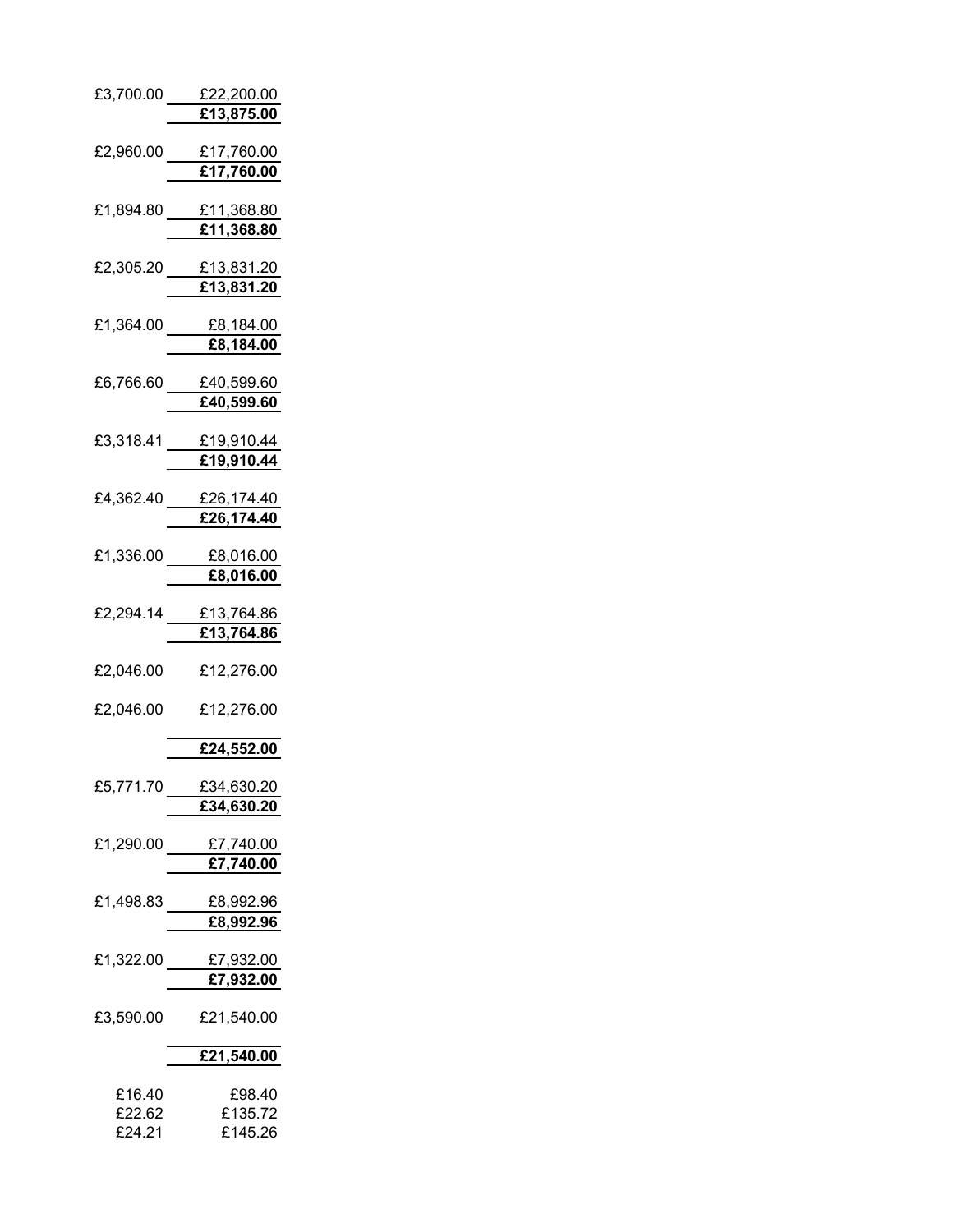| £14.84    | £89.06               |
|-----------|----------------------|
| £14.84    | £89.06               |
| £15.23    | £91.39               |
| £35.91    | £215.45              |
| £17.18    | £103.06              |
| £14.84    | £89.06               |
| £14.84    | £89.06               |
| £61.25    | £367.49              |
| £46.02    | £276.10              |
| £19.90    | £119.39              |
| £16.00    | £96.00               |
| £163.31   | £979.85              |
| £579.19   |                      |
|           | £3,475.14            |
|           | £6,459.49            |
|           |                      |
| £3,920.55 | £23,523.30           |
|           | £23,523.30           |
|           |                      |
| £3,926.13 | £23,556.76           |
|           | £23,556.76           |
|           |                      |
| £2,559.00 | £15,354.00           |
|           | £15,354.00           |
|           |                      |
| £2,856.10 | £17,136.60           |
|           | £17,136.60           |
|           |                      |
|           | £1,027.00 £6,162.00  |
|           | £6,162.00            |
|           |                      |
| £1,297.00 | £7,782.00            |
|           | £7,782.00            |
|           |                      |
| £6,300.00 |                      |
|           | £37,800.00           |
|           | £37,800.00           |
|           |                      |
| £7,181.01 | £43,086.04           |
|           | £43,086.04           |
| £1,190.00 | £7,140.00            |
|           |                      |
|           | £7,140.00            |
|           |                      |
| £6,403.60 | £38,421.60           |
|           | £38,421.60           |
|           |                      |
| £1,956.00 | £11,736.00           |
|           | $\frac{1}{1.736.00}$ |
|           |                      |
| £5,850.00 | £35,100.00           |
| £2,252.16 | £13,512.96           |
|           |                      |
|           | £48,612.96           |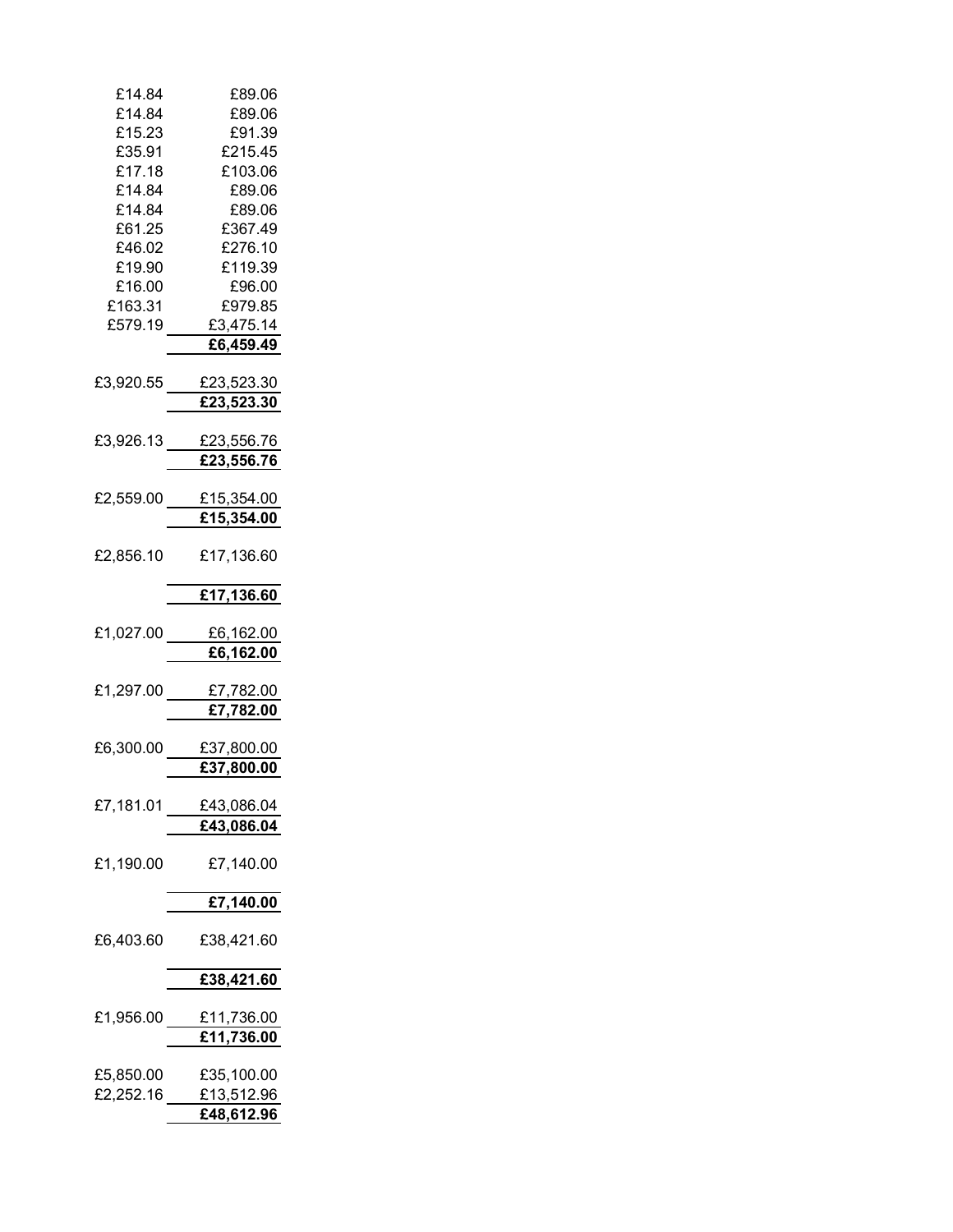| £4,754.60        | £28,527.60         |
|------------------|--------------------|
| £4,754.60        | £28,527.60         |
| £4,754.60        | £28,527.60         |
| £4,754.60        | £28,527.60         |
| £4,754.60        | £28,527.60         |
| £4,754.60        | £28,527.60         |
|                  | £171,165.60        |
|                  |                    |
| £4,615.98        | £27,695.87         |
|                  | <u>£27,695.87</u>  |
|                  |                    |
| £14,000.00       | £84,000.00         |
|                  |                    |
| £14,000.00       | £84,000.00         |
| £14,000.00       | £84,000.00         |
| £14,000.00       | £84,000.00         |
| £14,000.00       | £84,000.00         |
| £14,000.00       | £84,0 <u>00.00</u> |
|                  | £504,000.00        |
|                  |                    |
| £2,530.73        | <u>£15,184.39</u>  |
|                  | £15,184.39         |
|                  |                    |
| £3,375.24        | £20,251.46         |
|                  | £20,251.46         |
|                  |                    |
| £6,230.00        | £37,380.00         |
|                  |                    |
|                  | £37,380.00         |
|                  |                    |
| £300.00          | £1,800.00          |
| £310.00          | £1,860.00          |
| £310.00          | £1,860.00          |
| £310.00          | £1,860.00          |
| £310.00          |                    |
|                  | £1,860.00          |
|                  | <u>£9,240.00</u>   |
|                  |                    |
| £958.66          | £5,751.94          |
|                  |                    |
| £958.66          | £5,751.94          |
|                  |                    |
|                  | £11,503.87         |
|                  |                    |
| £1,270.00 $\_\_$ | £7,620.00          |
|                  | £7,620.00          |
|                  |                    |
| £3,494.00        | £20,963.98         |
|                  |                    |
|                  | £20,963.98         |
|                  |                    |
| £1,411.00        | £8,466.00          |
|                  |                    |
| £885.00          | £5,310.00          |
|                  |                    |
|                  |                    |
|                  | £13,776.00         |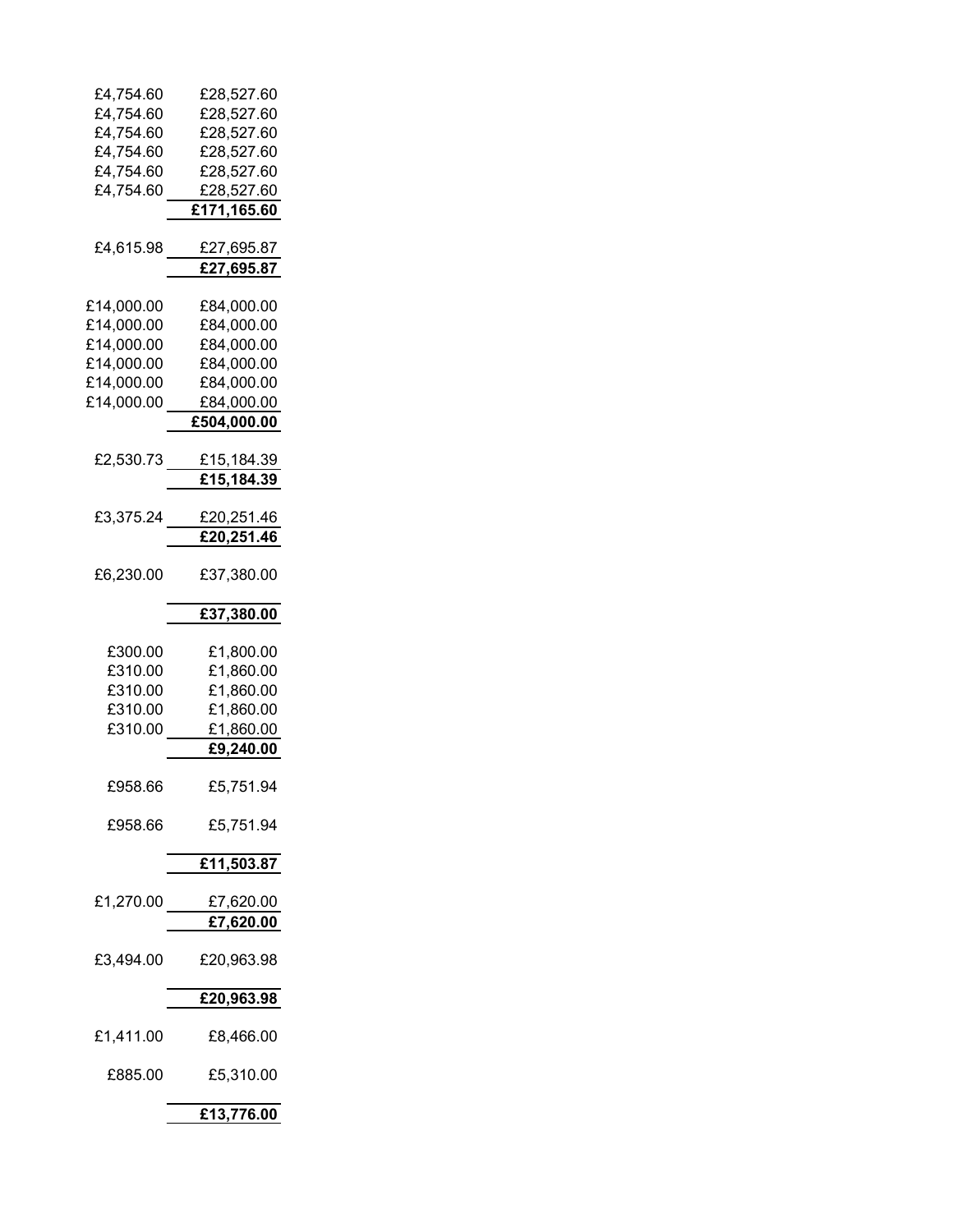| £2,000.00 | £12,000.00           |
|-----------|----------------------|
|           | £12,000.00           |
| £2,714.19 | £16,285.13           |
|           | £16,285.13           |
| £2,000.00 | £12,000.00           |
|           | £12,000.00           |
| £4,256.80 | £25,540.78           |
|           | £25,540.78           |
| £1,250.23 | £7,501.39            |
| £25.00    | £150.00<br>£7,651.39 |
| £1,626.00 | £9,756.00            |
|           | £9,756.00            |
| £2,200.00 | £13,200.00           |
|           | £13,200.00           |
| £1,959.13 | £11,754.76           |
|           | £11,754.76           |
| £1,000.60 | £6,003.60            |
|           | £6,003.60            |
| £2,147.89 | £12,887.34           |
|           | £12,887.34           |
| £1,219.14 | £7,314.84            |
|           | £7,314.84            |
| £2,111.72 | £12,670.32           |
| £434.75   | £2,608.50            |
|           | £15,278.82           |
| £3,000.00 | £18,000.00           |
|           | £18,000.00           |
| £1,608.00 | £9,648.00            |
|           | £9,648.00            |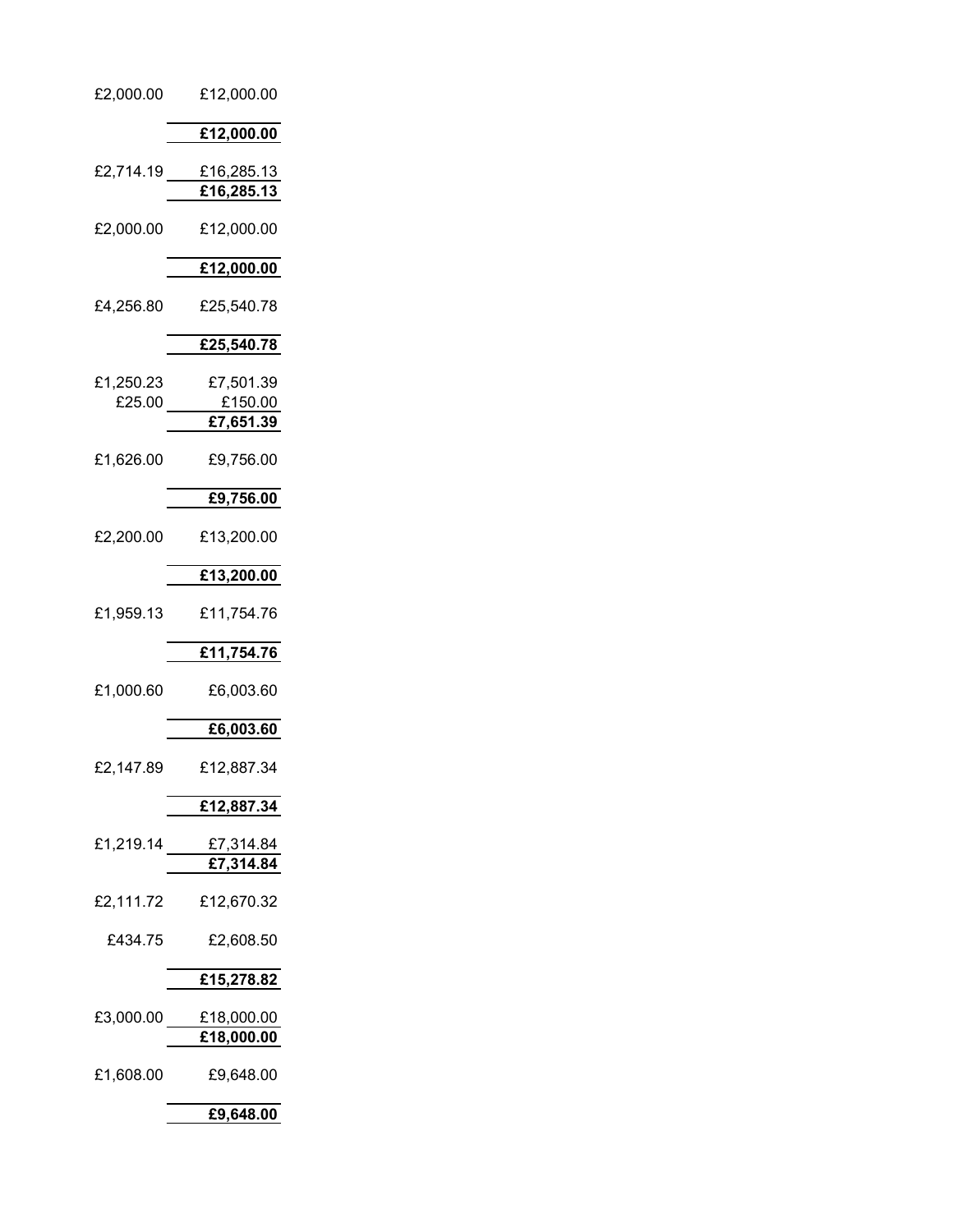#### £1,160.00 £6,960.00

### **£6,960.00**

£4,800.00 £28,800.00

## **£28,800.00**

£90,482.00 £542,892.00

# **£542,892.00**

£3,800.00 £22,800.00

## **£22,800.00**

£3,000.00 £18,000.00

#### **£18,000.00**

£1,500.00 £9,000.00

### **£9,000.00**

£2,237.81 £13,426.87

### **£13,426.87**

£5,050.00 £30,300.00

## **£30,300.00**

| £846.00<br>£252.00 | £5.076.00<br>£1,512.00 |
|--------------------|------------------------|
| £203.88            | £1,223.28              |
|                    | £7,811.28              |
| £1,075.17          | £6,451.01              |
|                    | £6,451.01              |
| £1,410.94          | £8,465.62              |

#### **£8,465.62**

£1,365.00 £8,190.00

#### **£8,190.00**

£3,000.00 £18,000.00

#### **£18,000.00**

£2,124.00 £12,744.00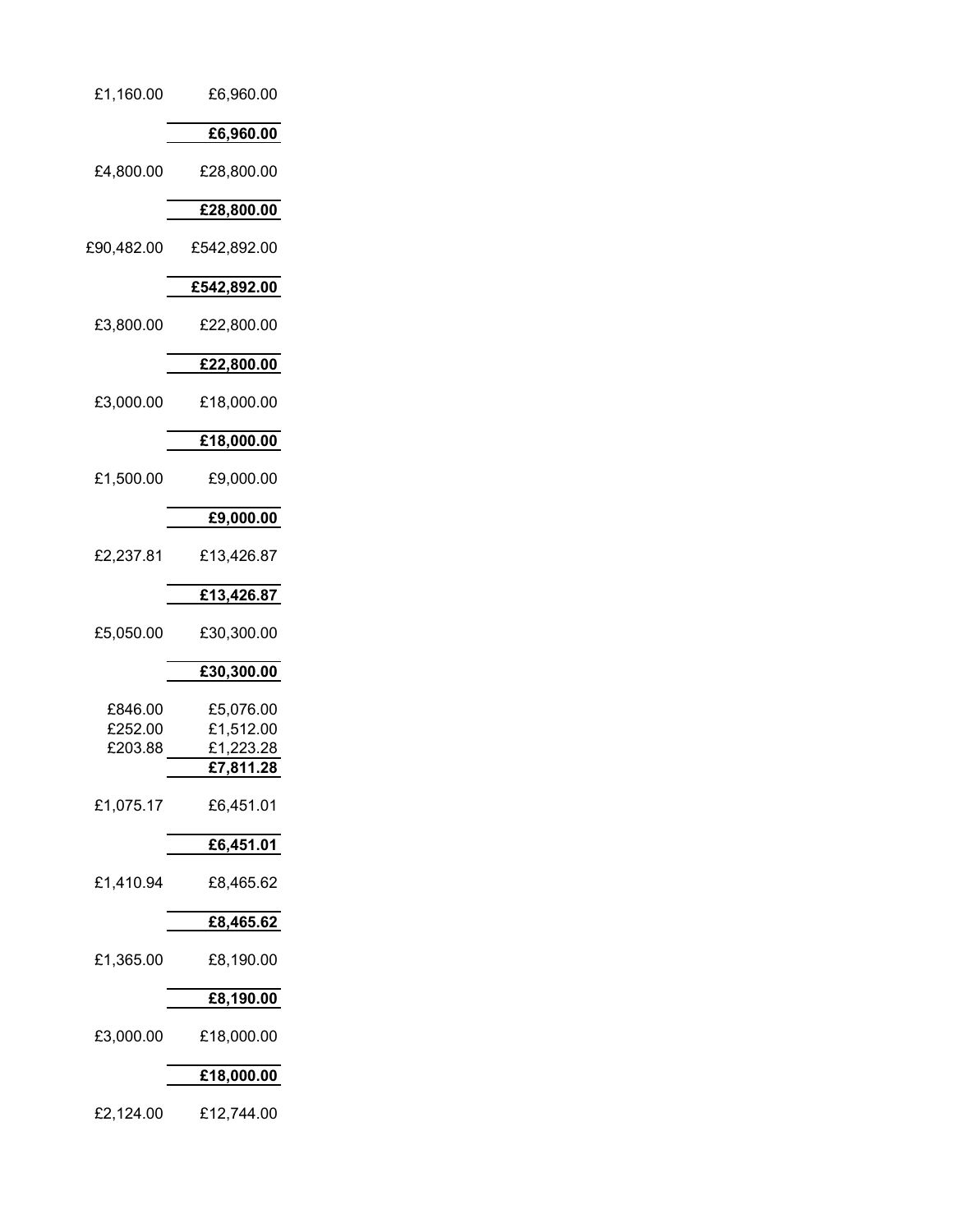#### **£12,744.00**

£1,206.82 £7,240.94

## **£7,240.94**

£2,571.39 £15,428.32

## **£15,428.32**

| £5,602.04 | £33,612.25 |
|-----------|------------|
|           | £33,612.25 |

£1,818.40 £10,910.40

### **£10,910.40**

£5,400.00 £32,400.00

## **£32,400.00**

- £4,906.00 £29,436.00 **£29,436.00**
- £1,920.00 £11,520.00

# **£11,520.00**

- £1,740.00 £10,440.00
- £260.00 £1,560.00

**£12,000.00**